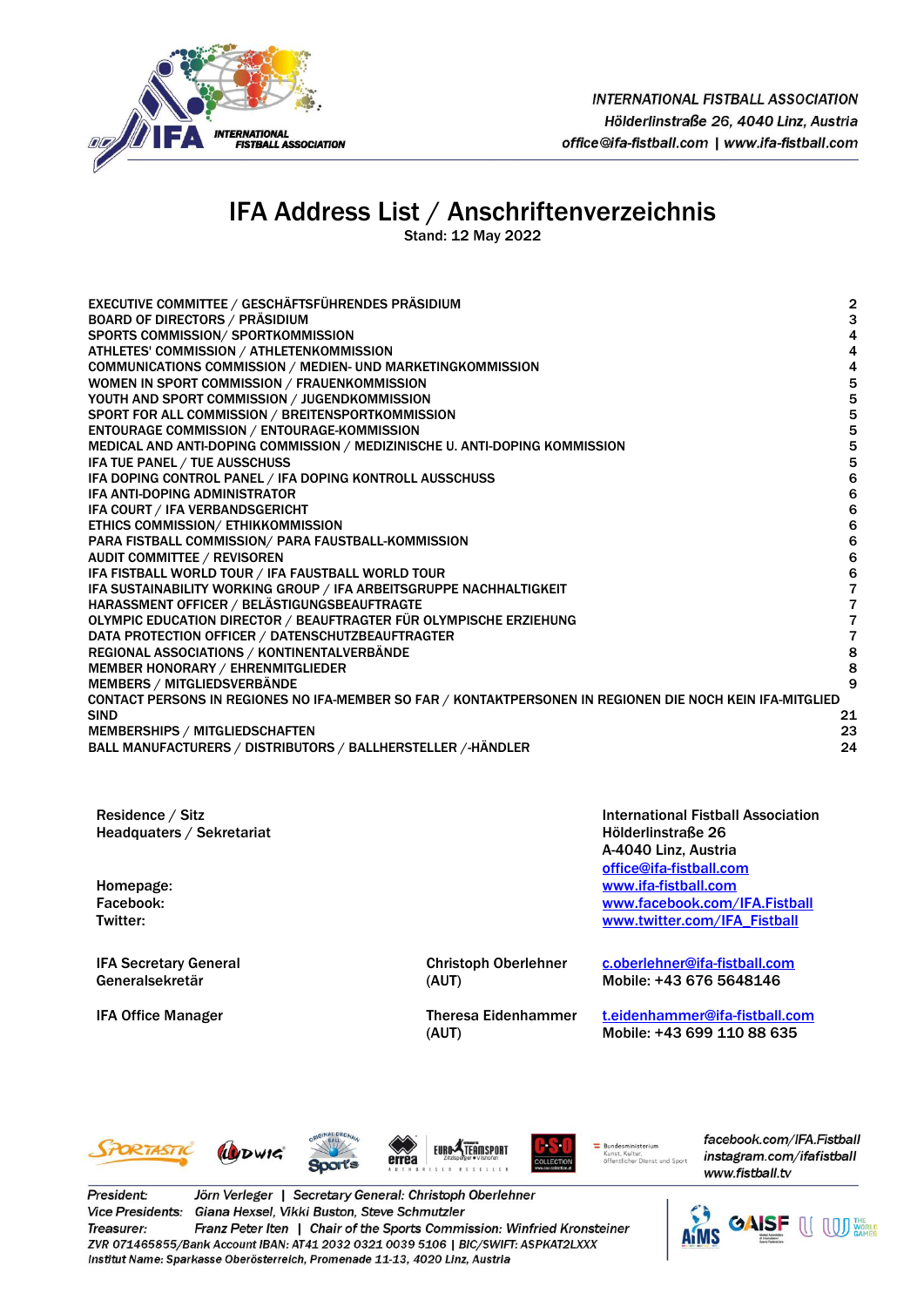#### <span id="page-1-0"></span>EXECUTIVE COMMITTEE / GESCHÄFTSFÜHRENDES PRÄSIDIUM

President Präsident

Vice President Vizepräsident

Vice President Vizepräsident

Vice President Vizepräsident

Secretary General Generalsekretär

IFA Treasurer Finanzreferent

Chair of the Sports Commission Vorsitzender der Sportkommission

Christoph Oberlehner (AUT)

Winfried Kronsteiner (AUT)

Jörn Verleger (GER) [j.verleger@ifa-fistball.com](mailto:j.verleger@ifa-fistball.com) Mobile: +49 176 16418933

Dr. Giana Hexsel (BRA) ghexsel@ifa-fistball.com Mobile: +55 51 97090133

Vikki Buston (NZL) [v.buston@ifa-fistball.com](mailto:v.buston@ifa-fistball.com) Mobile: +64 22 303 6833

Steve Schmutzler (GER) [s.schmutzler@ifa-fistball.com](mailto:s.schmutzler@ifa-fistball.com) Mobile: +49 176 24926594

> [c.oberlehner@ifa-fistball.com](mailto:c.oberlehner@ifa-fistball.com) Mobile: +43 676 5648146

Franz P. Iten (SUI) [f.iten@ifa-fistball.com](mailto:f.iten@ifa-fistball.com) Mobile: +41 79 654 85 68

> [w.kronsteiner@ifa-fistball.com](mailto:w.kronsteiner@ifa-fistball.com) Mobile: +43 650 2253313





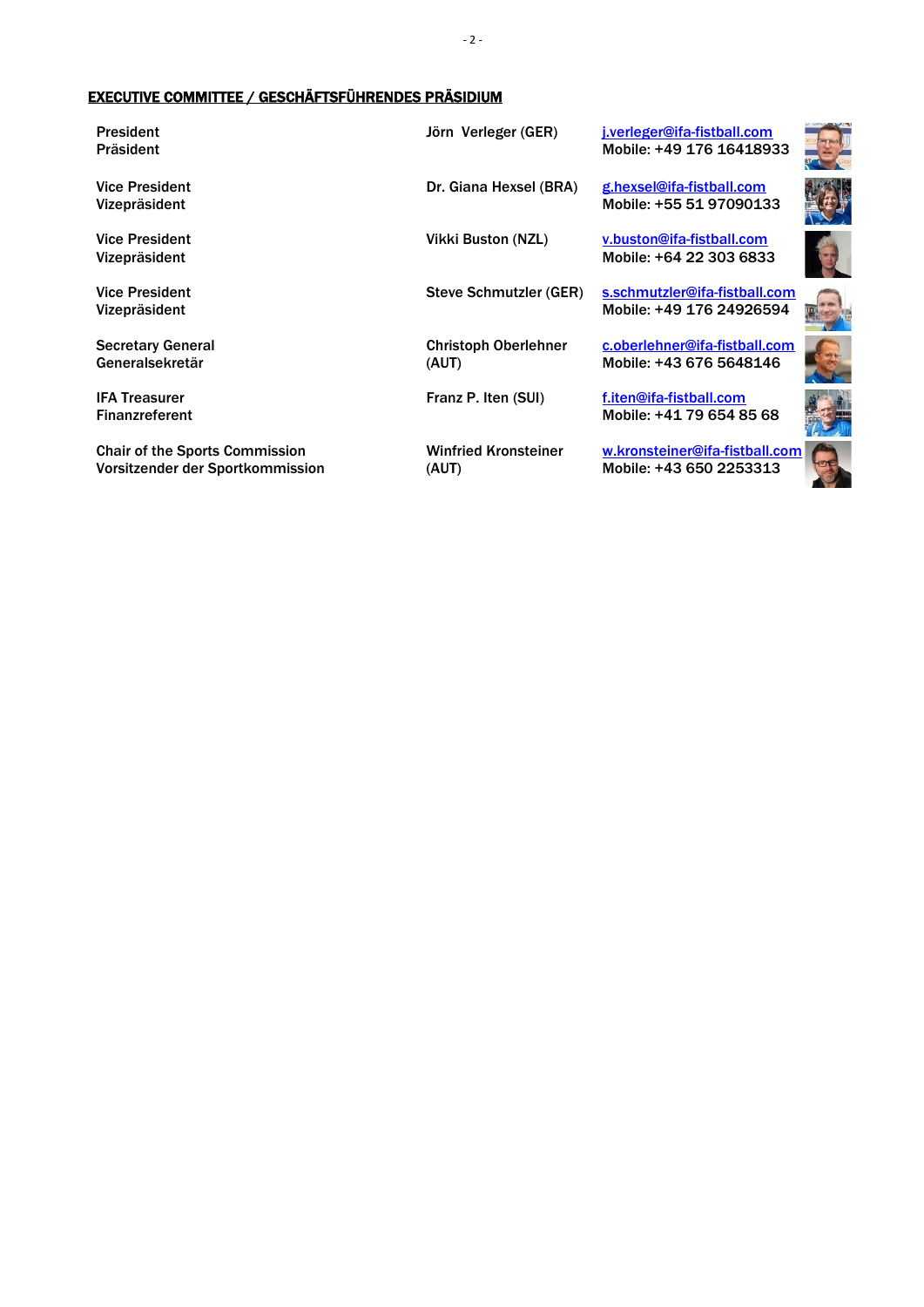#### <span id="page-2-0"></span>BOARD OF DIRECTORS / PRÄSIDIUM

Honorary President and IFA Senior Advisor Ehrenpräsident und IFA Berater

President Präsident

Vice President and Chair of the Medical and Anti-Doping Commission / Vizepräsidentin und Vorsitzende der Medizinischen Kommission Vice President Vizepräsident

Vice President Vizepräsident

Secretary General Generalsekretär

IFA Treasurer Finanzreferent

Chair of the Sports Commission Vorsitzender der Sportkommission

Member of Board & IFA Development Director / Präsidiumsmitglied

Member of Board / Präsidiumsmitglied Alwin Oberkersch (GER) [a.oberkersch@ifa-fistball.com](mailto:a.oberkersch@ifa-fistball.com)

Member of Board / Präsidiumsmitglied Rodrigo Böttcher (CHI) [r.boettcher@ifa-fistball.com](mailto:r.boettcher@ifa-fistball.com)

Member of Board / Präsidiumsmitglied Kim Kruse (USA) [k.kruse@ifa-fistball.com](mailto:k.kruse@ifa-fistball.com)

Chair of the Athletes' Commission Vorsitzende der Athletenkommission

Deputy of the Athletes' Commission Stv. Vorsitz der Athletenkommission

Chair of the Youth Commission Vorsitzender der Jugendkommission

Chair of the Communications Commission / Vorsitzender der Medien- und Marketingkom.

Chairwoman of the Women in Sport Commission / Vorsitzende der Frauenkom.

European Fistball Association President EFA Präsident

Panamerican Fistball Association President PAFA Präsident

Asia Fistball Association President AFA Präsident

Regional Association Oceania Kontinentalverband Ozeanien

Regional Association Africa Kontinentalverband Afrika

Christoph Oberlehner (AUT)

Winfried Kronsteiner (AUT)

Katharina Lackinger (AUT)

Eric Kindler (USA)

Cheng Tsz-man (Ewing) (HGK)

Karl Weiss (AUT) [k.weiss@ifa-fistball.com](mailto:k.weiss@ifa-fistball.com) Mobile: +43 650 2511521

Jörn Verleger (GER) [j.verleger@ifa-fistball.com](mailto:j.verleger@ifa-fistball.com) Mobile: +49 176 16418933

Dr. Giana Hexsel (BRA) ghexsel@ifa-fistball.com Mobile: +55 51 97090133

Vikki Buston (NZL) [v.buston@ifa-fistball.com](mailto:v.buston@ifa-fistball.com) Mobile: +64 22 303 6833

Steve Schmutzler (GER) [s.schmutzler@ifa-fistball.com](mailto:s.schmutzler@ifa-fistball.com) Mobile: +49 176 24926594

> [c.oberlehner@ifa-fistball.com](mailto:c.oberlehner@ifa-fistball.com) Mobile: +43 676 5648146

Franz P. Iten (SUI) [f.iten@ifa-fistball.com](mailto:f.iten@ifa-fistball.com) Mobile: +41 79 654 85 68

> [w.kronsteiner@ifa-fistball.com](mailto:w.kronsteiner@ifa-fistball.com) Mobile: +43 650 2253313

Roger Willen (SUI) [r.willen@ifa-fistball.com](mailto:r.willen@ifa-fistball.com) Mobile: +41 76 397 55 88

Mobile: +49 177 5769412

Mobile: +56 985141000

Mobile: +1 201 4633579

[k.lackinger@ifa-fistball.com](mailto:inesmayer@gmx.at) Mobile: +43 664 1155176

[e.kindler@ifa-fistball.com](mailto:e.kindler@ifa-fistball.com) Mobile: +1 (262) 844-7985

Uwe Schneider (GER) [u.schneider@ifa-fistball.com](mailto:u.schneider@ifa-fistball.com) Mobile: +49 173 65 88 102

Valentin Weber (AUT) [v.weber@ifa-fistball.com](mailto:v.weber@ifa-fistball.com) Mobile: +43 664 3080717

Wioleta Franczyk (POL) [w.franczyk@ifa-fistball.com](mailto:w.franczyk@ifa-fistball.com) Mobil: +48 667 150 103

Franco Giori (SUI) [f.giori@ifa-fistball.com](mailto:f.giori@ifa-fistball.com) Mobile: +41 79 3307070

Cristiane Suffert (BRA) [c.suffert@ifa-fistball.com](mailto:c.suffert@ifa-fistball.com) Mobile: +555198787597

> [chengewing2017@gmail.com](mailto:chengewing2017@gmail.com) Mobile: +852 6626-1171

Blase Dowall (NZL) [b.dowall@ifa-fistball.com](mailto:b.dowall@ifa-fistball.com) Mobile: +64 210 245 0424

Anke Baas (NAM) [a.baas@ifa-fistball.com](mailto:a.baas@ifa-fistball.com) Mobile: +264 812713916

































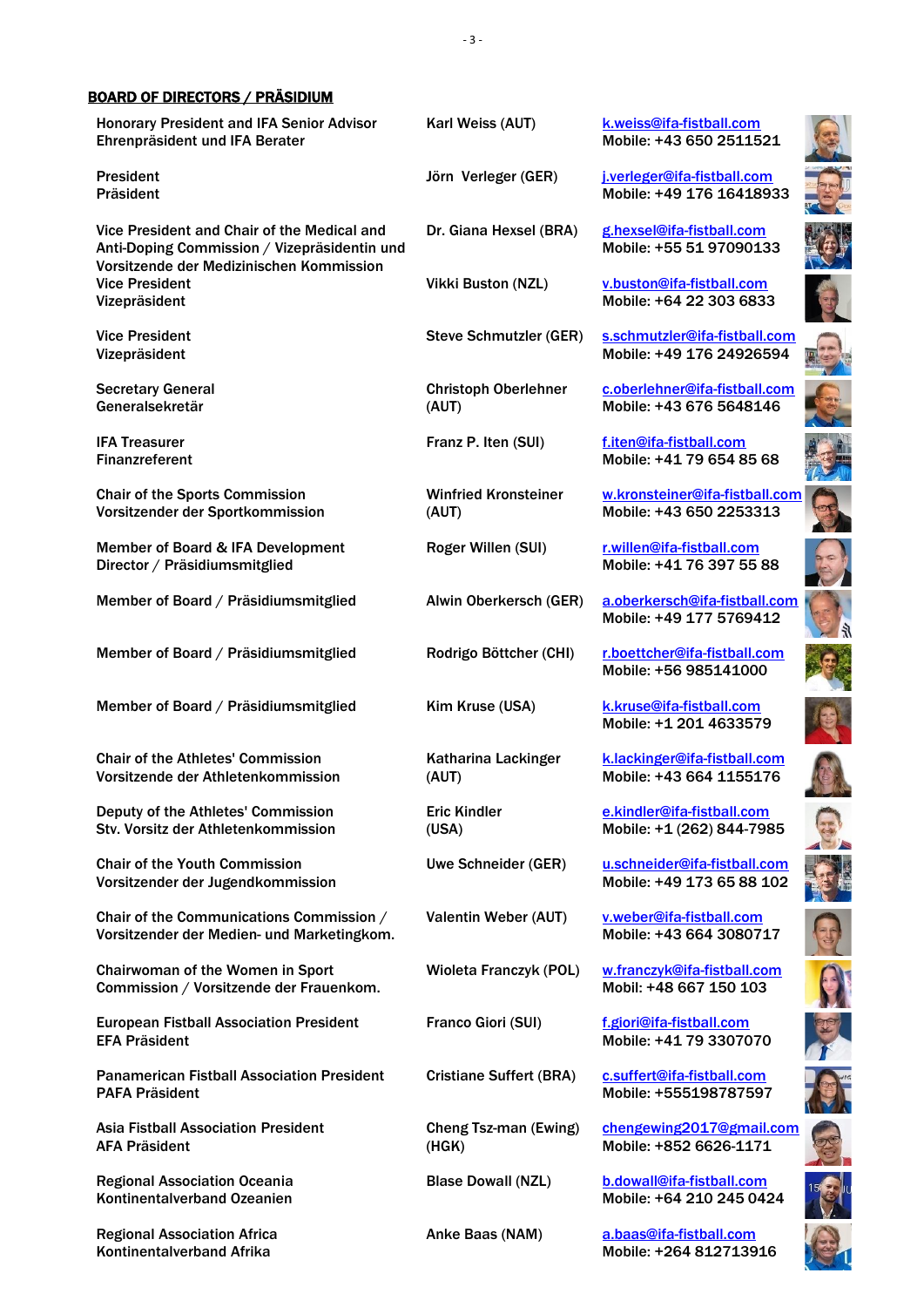#### <span id="page-3-0"></span>SPORTS COMMISSION/ SPORTKOMMISSION

<span id="page-3-1"></span>

| <b>Chair of the Sports Commission</b><br>Vorsitzender der Sportkommission                                                                                    | <b>Winfried Kronsteiner</b><br>(AUT) | w.kronsteiner@ifa-fistball.com<br>Mobile: +43 650 2253313  |
|--------------------------------------------------------------------------------------------------------------------------------------------------------------|--------------------------------------|------------------------------------------------------------|
| <b>Referees</b><br><b>Schiedsrichter</b>                                                                                                                     | Alwin Oberkersch (GER)               | a.oberkersch@ifa-fistball.com<br>Mobile: +49 177 57 69 412 |
|                                                                                                                                                              | <b>Wolfgang Weiß (AUT)</b>           | w.weiss@ifa-fistball.com<br>Mobile: +43 664 602468984      |
|                                                                                                                                                              | <b>Gastao Englert (BRA)</b>          | g.englert@ifa-fistball.com<br>Mobile: +55 11 64504-1309    |
| <u>ATHLETES' COMMISSION / ATHLETENKOMMISSION</u>                                                                                                             |                                      |                                                            |
| <b>Chair of the Athletes' Commission</b><br>Vorsitz der Athletenkommission<br>Elected by the Athletes of the IFA 2016 Fistball<br>Women's World Championship | Katharina Lackinger<br>(AUT)         | k.lackinger@ifa-fistball.com<br>Mobile: +43 664 1155176    |
| Deputy of the Athletes' Commission<br>Stv. Vorsitz der Athletenkommission<br>Elected by the Athletes of the IFA 2019 Fistball<br>Men's World Championship    | <b>Eric Kindler</b><br>(USA)         | e.kindler@ifa-fistball.com                                 |
| Elected by the Athletes of the IFA 2019 Fistball<br>Men's World Championship                                                                                 | <b>Nick Trinemeier</b><br>(GER)      | n.trinemeier@ifa-fistball.com                              |
| Elected by the Athletes of the IFA 2019 Fistball<br>Men's World Championship                                                                                 | Malik Müller (SUI)                   | m.mueller@ifa-fistball.com                                 |
| Elected by the Athletes of the IFA 2019 Fistball<br>Men's World Championship                                                                                 | <b>Cristobal Modinger</b><br>(CHI)   | c.modinger@ifa-fistball.com                                |
| Elected by the Athletes of the IFA 2016 Fistball<br>Women's World Championship                                                                               | Hinrike Seitz (GER)                  | h.seitz@ifa-fistball.com<br>Mobile: +49 176 99999448       |
| Elected by the Athletes of the IFA 2016 Fist-<br>ball Women's World Championship                                                                             | Celina Traxler (SUI)                 | c.traxler@ifa-fistball.com<br>Mobile: +41 78 7951014       |
| COMMUNICATIONS COMMISSION / MEDIEN- UND MARKETINGKOMMISSION                                                                                                  |                                      |                                                            |
| <b>Chair of the Communications Commission</b><br>Vorsitzender der Medien- und Marketingkom-<br>mission                                                       | Valentin Weber (AUT)                 | <u>v.weber@ifa-fistball.com</u><br>Mobile: +43 664 3080717 |
| Press Officer (English) / Print                                                                                                                              | Peter Schierl (USA)                  | p.schierl@ifa-fistball.com<br>Mobile:                      |
| <b>Streaming</b>                                                                                                                                             | <b>Thomas Seewald</b>                | t.seewald@ifa-fistball.com<br>Mobile: +49 172 3283758      |
|                                                                                                                                                              | Viktoria Peer (AUT)                  | v.peer@ifa-fistball.com<br>Mobile: +43 664 2102575         |
|                                                                                                                                                              | Nicolas Bitsch (GER)                 | n.bitsch@ifa-fistball.com                                  |

Mobile: +49 160 5313013

<span id="page-3-2"></span>Jörn Verleger (GER) [j.verleger@ifa-fistball.com](mailto:j.verleger@ifa-fistball.com) Mobile: +49 176 16418933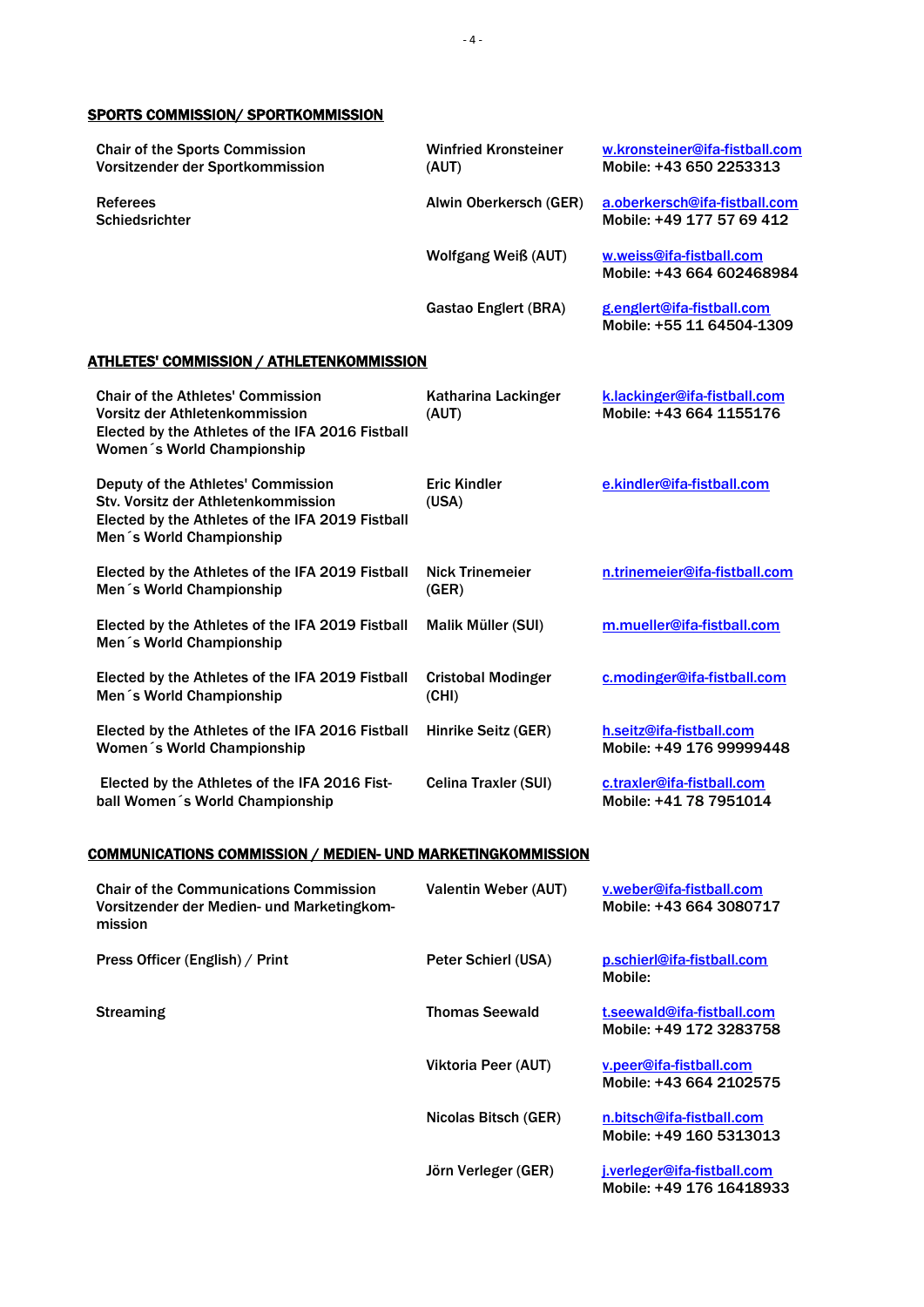#### <span id="page-4-0"></span>WOMEN IN SPORT COMMISSION / FRAUENKOMMISSION

| <b>Chairwoman of the Women in Sport</b><br>Commission<br>Vorsitzende der Frauenkommission | Wioleta Franczyk (POL) | w.franczyk@ifa-fistball.com<br>Mobil: +48 667 150 103  |
|-------------------------------------------------------------------------------------------|------------------------|--------------------------------------------------------|
|                                                                                           | Vikki Buston (NZL)     | v.buston@ifa-fistball.com<br>Mobile: +64 22 303 6833   |
|                                                                                           | Eva Krämer (GER)       | e.kraemer@ifa-fistball.com<br>Mobile: +49 176 63167077 |

#### <span id="page-4-1"></span>YOUTH AND SPORT COMMISSION / JUGENDKOMMISSION

| <b>Chair of the Youth Commission</b><br>Vorsitzender der Jugendkommission | Uwe Schneider (GER)    | u.schneider@ifa-fistball.com<br>Mobile: +49 173 65 88 102 |
|---------------------------------------------------------------------------|------------------------|-----------------------------------------------------------|
| Member                                                                    | Verena Hieslmair (AUT) | v.hielsmair@ifa-fistball.com                              |
| Member                                                                    | Cory Dahn (USA)        | c.dahn@ifa-fistball.com                                   |

#### <span id="page-4-2"></span>SPORT FOR ALL COMMISSION / BREITENSPORTKOMMISSION

| <b>Chair of the Sport for All Commission</b><br>Vorsitzender der Breitensportkommission | <b>Peter Hinterholzer</b><br>(AUT)                         | p.hinterholzer@ifa-fistball.com<br>Mobile: +43 677 61223398 |
|-----------------------------------------------------------------------------------------|------------------------------------------------------------|-------------------------------------------------------------|
|                                                                                         | Jose Luis Eltz (BRA)                                       | j.eltz@ifa-fistball.com<br>Mobile: +55 51 8110 0111         |
| <b>Special Advisor</b>                                                                  | Wolfgang Baumann<br><b>(TAFISA Secretary Gen-</b><br>eral) | baumann@tafisa.net                                          |
| <b>Special Advisor</b>                                                                  | Prof. Dr. Peter Kapustin                                   | peter.kapustin@fham.de                                      |

#### <span id="page-4-3"></span>ENTOURAGE COMMISSION / ENTOURAGE-KOMMISSION

| <b>Chair of the Entourage Commission</b><br>Vorsitzender der Entourage-Kommission | <b>Patrícia Schmitt Lebert</b><br>(BRA) | p.schmitt-lebert@ifa-fistball.com                        |
|-----------------------------------------------------------------------------------|-----------------------------------------|----------------------------------------------------------|
| Lawyer                                                                            | Pia Augl (AUT)                          | p.augl@ifa-fistball.com<br>Mobile: +43 650 4815470       |
| <b>Manager Club</b>                                                               | Roberto Hoenigesz<br>(ARG)              | r.hoenigesz@ifa-fistball.com<br>Mobile: +54 11 6091 4093 |

#### <span id="page-4-4"></span>MEDICAL AND ANTI-DOPING COMMISSION / MEDIZINISCHE U. ANTI-DOPING KOMMISSION

<span id="page-4-5"></span>

| <b>Chair of the Medical and Anti-Doping</b><br>Commission / Vorsitzende der<br><b>Medizinischen Kommission</b> | Dr. Giana Hexsel (BRA)                      | g.hexsel@ifa-fistball.com<br>Mobile: +55 51 97090133 |
|----------------------------------------------------------------------------------------------------------------|---------------------------------------------|------------------------------------------------------|
| <b>Physician</b>                                                                                               | Dr. med Klaus Langer<br>(GER)               | k.langer@ifa-fistball.com                            |
|                                                                                                                | Dr. med Reinhard<br><b>Achleitner (AUT)</b> | r.achleitner@ifa-fistball.com                        |
| <b>FICS</b>                                                                                                    | Dr. Freya Moran                             | f.moran@ifa-fistball.com                             |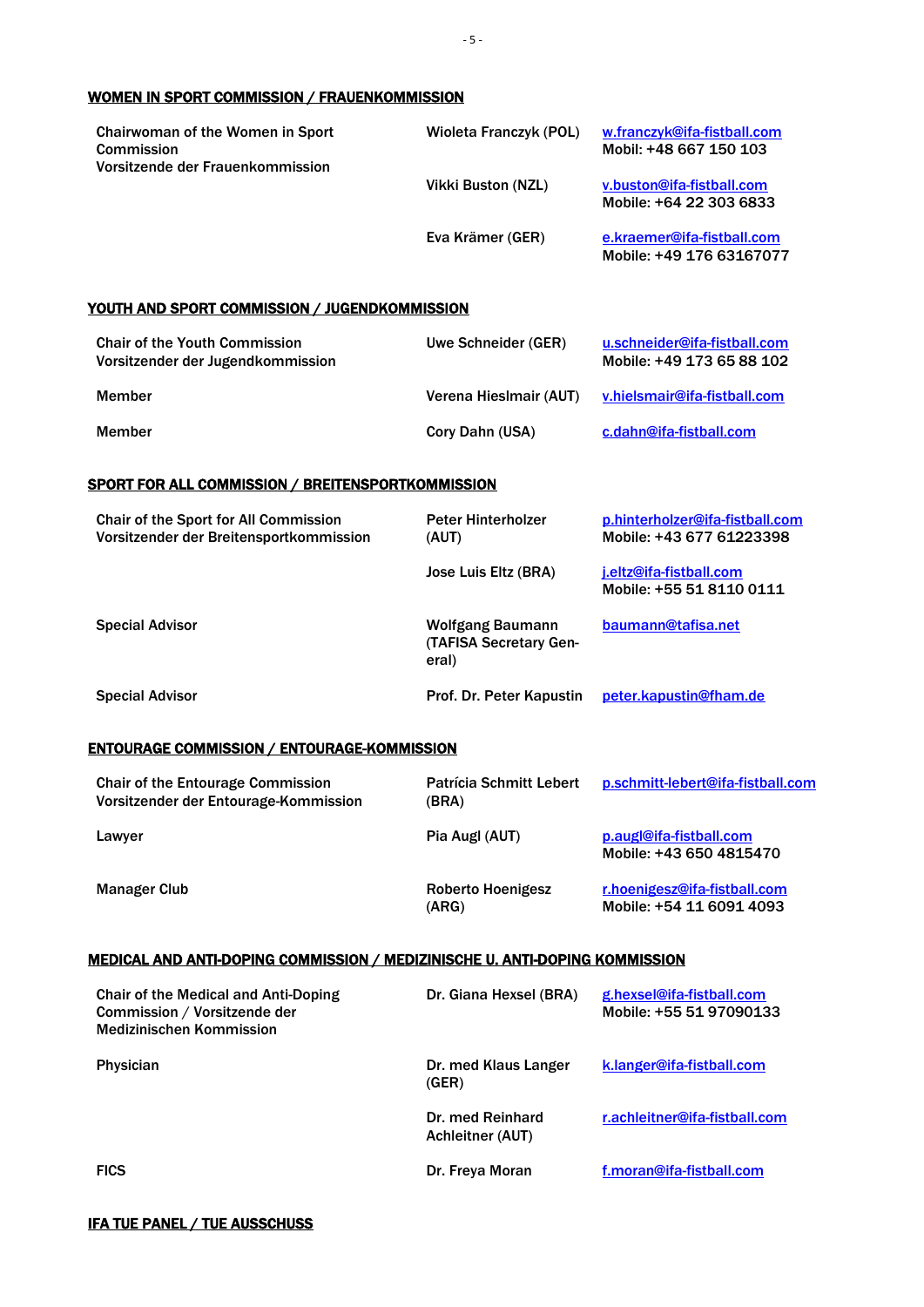<span id="page-5-3"></span><span id="page-5-2"></span><span id="page-5-1"></span><span id="page-5-0"></span>

| Chair<br>Vorsitzender                                                                      | Dr. Carlos Dillenburg<br>(BRA)        | c.dillenburg@ifa-fistball.com<br>Mobile: +55 51 9986-0979 |
|--------------------------------------------------------------------------------------------|---------------------------------------|-----------------------------------------------------------|
| Physician                                                                                  | Dr. Herwig Oberkersch<br>(GER)        | h.oberkersch@ifa-fistball.com                             |
| Physician                                                                                  | Dr. Gijs Langevoort<br>(NED)          | g.langevoort@ifa-fistball.com                             |
| IFA DOPING CONTROL PANEL / IFA DOPING KONTROLL AUSSCHUSS                                   |                                       |                                                           |
| Chairwomen<br>Vorsitzende                                                                  | Dr. med Pia Neundlin-<br>ger (AUT)    | p.neundlinger@ifa-fistball.com<br>Mobile: +43 650 5442292 |
| Lawyer                                                                                     | <b>Nadine Aufermann</b>               | n.aufermann@ifa-fistball.com                              |
| <b>Physio</b>                                                                              | (GER)<br><b>Marianne Muster (SUI)</b> | m.muster@ifa-fistball.com                                 |
| <b>IFA ANTI-DOPING ADMINISTRATOR</b>                                                       |                                       |                                                           |
|                                                                                            | <b>Theresa Eidenhammer</b><br>(AUT)   | antidoping@ifa-fistball.com                               |
| <u><b>IFA COURT / IFA VERBANDSGERICHT</b></u>                                              |                                       |                                                           |
| <b>President</b><br>Vorsitzende                                                            | Nadine Aufermann<br>(GER)             | n.aufermann@ifa-fistball.com                              |
| <b>ETHICS COMMISSION/ ETHIKKOMMISSION</b>                                                  |                                       |                                                           |
| <b>Chair of the Ethics Commission</b><br>Vorsitzender der Ethikkommission                  | Julia Govinden (GBR)                  | j.govinden@ifa-fistball.com                               |
|                                                                                            | <b>Thomas Weikert (GER)</b>           |                                                           |
|                                                                                            | Petra Huber (AUT)                     | p.huber@ifa-fistball.com                                  |
| PARA FISTBALL COMMISSION/ PARA FAUSTBALL-KOMMISSION                                        |                                       |                                                           |
| <b>Chair of the Para Fistball Commission</b><br>Vorsitzender der Para Faustball-Kommission | Jörn Verleger (GER)                   | j.verleger@ifa-fistball.com<br>Mobile: +49 176 16418933   |
|                                                                                            | Laura Garcia Jung<br>(BRA)            | l.jung@ifa-fistball.com                                   |
|                                                                                            | <b>Sigismund Patzer (GER)</b>         | s.patzer@ifa-fistball.com                                 |
|                                                                                            | Volker Bernardi (GER)                 | v.bernardi@ifa-fistball.com                               |
| <b>AUDIT COMMITTEE / REVISOREN</b>                                                         |                                       |                                                           |
|                                                                                            | <b>Peter Oberlehner</b><br>(AUT)      | p.oberlehner@ifa-fistball.com<br>Mobile: +43 664 4435211  |
|                                                                                            | Rolf Petersen (AUS)                   | r.petersen@ifa-fistball.com<br>Mobile: +61 411 446 51     |
|                                                                                            |                                       |                                                           |

<span id="page-5-6"></span><span id="page-5-5"></span><span id="page-5-4"></span>IFA FISTBALL WORLD TOUR / IFA FAUSTBALL WORLD TOUR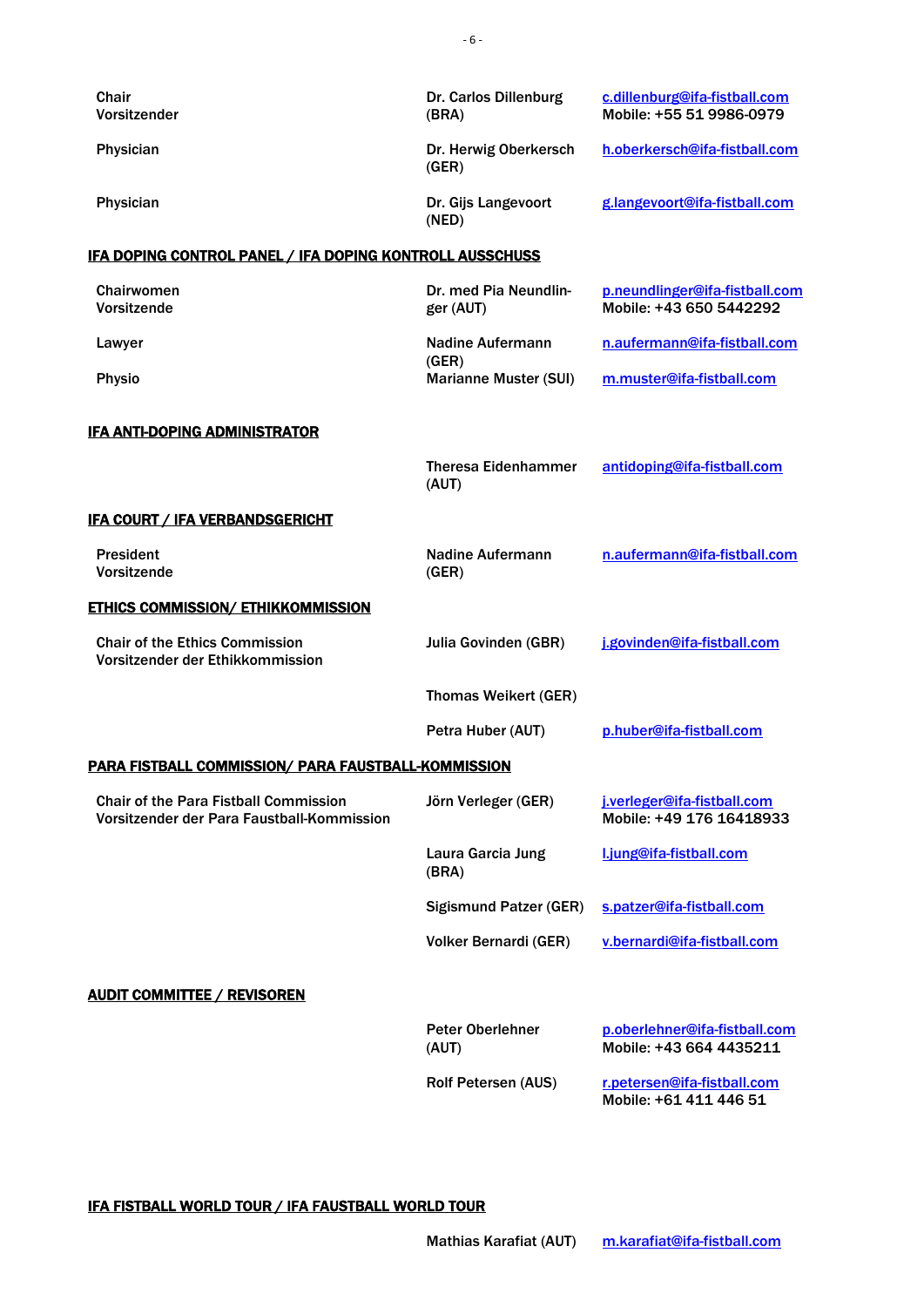Mobile: +43 660 353 71 97

Theresa Eidenhammer <u>[t.eidenhammer@ifa-fistball.com](mailto:t.eidenhammer@ifa-fistball.com)</u> (AUT) Mobile: +43 699 110 88 635

#### <span id="page-6-0"></span>IFA SUSTAINABILITY WORKING GROUP / IFA ARBEITSGRUPPE NACHHALTIGKEIT

| Christian Frenzel<br>Dr.<br>(GER)              | c.frenzel@ifa-fistball.com                                 |
|------------------------------------------------|------------------------------------------------------------|
| Jeanette Friedrich<br>Dr.<br>(GER)             | j.loos@ifa-fistball.com<br>j.friedrich@ifas-fistball.com   |
| Jörn Verleger (GER)                            | j.verleger@ifa-fistball.com<br>Mobile: +49 176 164 18933   |
| <b>Oberlehner</b><br><b>Christoph</b><br>(AUT) | c.oberlehner@ifa-fistball.com<br>Mobile: +43 676 564 81 46 |
| <b>Patrick Thomas (GER)</b>                    | p.thomas@ifa-fistball.com                                  |

#### <span id="page-6-1"></span>IFA INTEGRITY OFFICERS / INTEGRITÄTSBEAUFTRAGTE

|       | Vikki Buston (NZL) | v.buston@ifa-fistball.com                          |
|-------|--------------------|----------------------------------------------------|
| (AUT) |                    | Theresa Eidenhammer t.eidenhammer@ifa-fistball.com |

#### <span id="page-6-2"></span>OLYMPIC EDUCATION DIRECTOR / BEAUFTRAGTER FÜR OLYMPISCHE ERZIEHUNG

Gastao Englert (BRA) [g.englert@ifa-fistball.com](mailto:g.englert@ifa-fistball.com)

#### <span id="page-6-3"></span>DATA PROTECTION OFFICER / DATENSCHUTZBEAUFTRAGTER

Fritz Unger (GER) [f.unger@ifa-fistball.com](mailto:f.unger@ifa-fistball.com)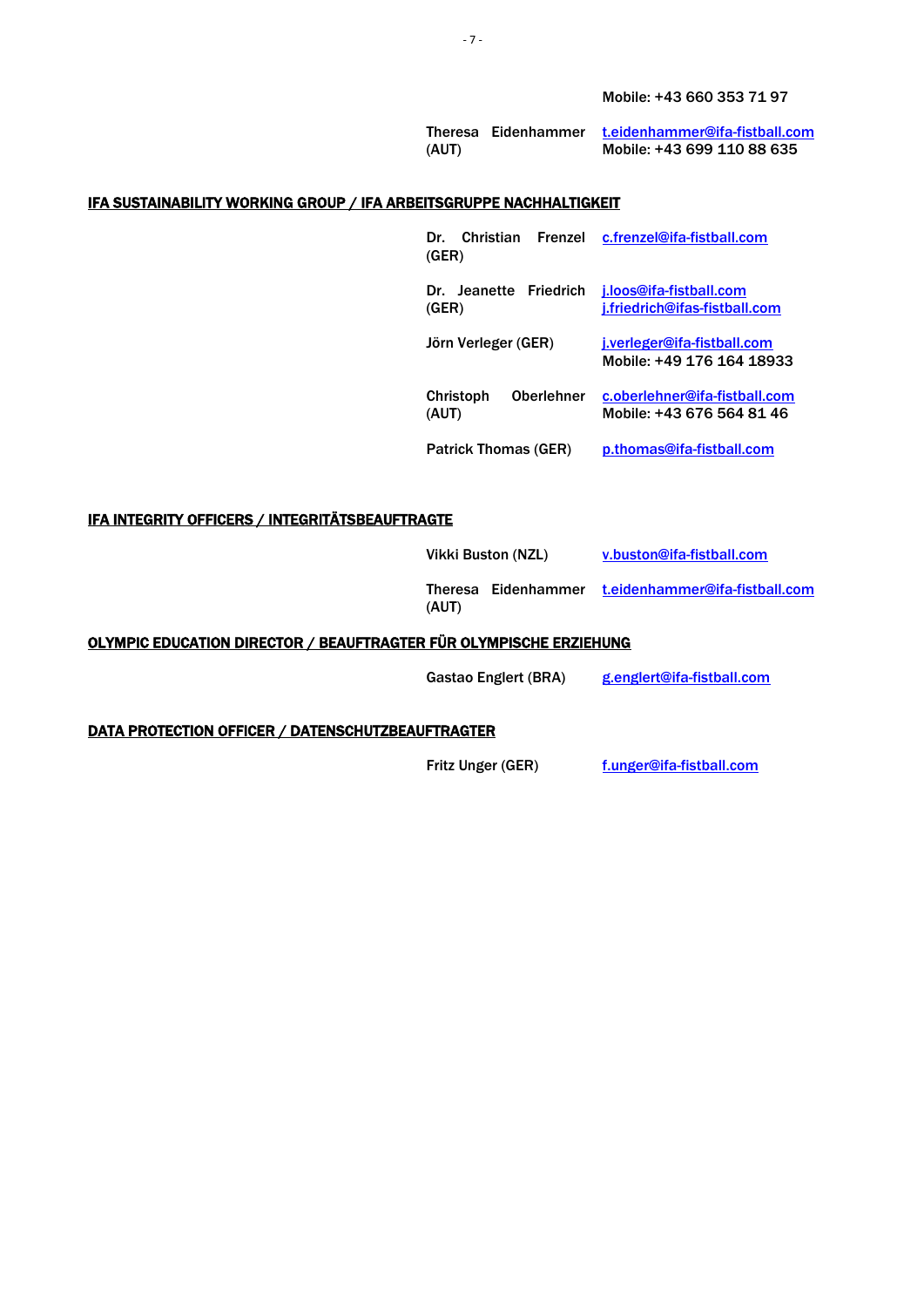## <span id="page-7-0"></span>REGIONAL ASSOCIATIONS / KONTINENTALVERBÄNDE

| <b>European Fistball Association President</b><br><b>EFA Präsident</b>       | <b>Franco Giori (SUI)</b>      | f.giori@ifa-fistball.com<br>Mobile: +41 79 3307070     |
|------------------------------------------------------------------------------|--------------------------------|--------------------------------------------------------|
| <b>Panamerican Fistball Association President</b><br><b>PAFA Präsidentin</b> | <b>Cristiane Suffert (BRA)</b> | c.suffert@ifa-fistball.com<br>Mobile: +55 51 9878 7597 |
| <b>Asia Fistball Association President</b><br><b>AFA Präsident</b>           | Cheng Tsz-man (Ewing)<br>(HGK) | chengewing2017@gmail.com<br>Mobile: +852 6626-1171     |
| <b>Regional Association Africa</b><br><b>Kontinentalverband Afrika</b>       | Anke Baas (NAM)                | a.baas@ifa-fistball.com<br>Mobile: +264 812713916      |
| <b>Regional Association Oceania</b><br>Kontinentalverband Ozeanien           | <b>Blase Dowall (NZL)</b>      | b.dowall@ifa-fistball.com<br>Mobile: +64 21 024 50424  |

#### <span id="page-7-1"></span>MEMBER HONORARY / EHRENMITGLIEDER

| Honorary President / Ehrenpräsident<br>1995 - 2011 President<br>(appointed/ernannt 2011, † 2021) | <b>Ernesto Dohnalek</b>     | Katharina-Braeckeler-Str. 35<br>41462 Neuss, Germany<br>Mobile: +49 171 1905926<br>conejo50@gmx.de                                      |
|--------------------------------------------------------------------------------------------------|-----------------------------|-----------------------------------------------------------------------------------------------------------------------------------------|
| Honorary President / Ehrenpräsident<br>2011 - 2019 President<br>(appointed/ernannt 2019)         | <b>Karl Weiss</b>           | k.weiss@ifa-fistball.com<br>Mobile: +43 650 2511521                                                                                     |
| 1982 - Chairman Tec. Com.<br>† 2022                                                              | Joachim Günther             | Winfriedstr. 41<br>14169 Berlin, Germany<br>Tel: +49 30 8216929                                                                         |
| (2019)                                                                                           | Carlos H. Hexsel            | c.hexsel@ifa-fistball.com<br>Mobile: +55 51 9931-8557                                                                                   |
| 1992 - 2003 & 2008 - 2011 Sec. Gen.                                                              | Walter Kapp                 | <b>Heltorfer Mark 134</b><br>40489 Düsseldorf, Germany<br>Mobile: +49 174 3330478<br>kapp.walter@t-online.de                            |
| 1986 - 1995 President<br>† 2019                                                                  | Dr. Hans Christian Kollmann | Oberhumerstraße 2<br>4663 Laakirchen, Austria<br>Mobile: +43 676 3535046                                                                |
| <b>Vice President</b><br>(2011)                                                                  | <b>Peter Sievers</b>        | Albert-Schweitzer-Str. 6.<br>21680 Stade, Germany<br>Tel. +49 4141 67306<br>sievers-p@t-online.de                                       |
|                                                                                                  | Walter Zöttl                | Traunaustr. 21<br>4600 Wels, Austria<br>Mobile: +43 650 5544332<br>walter.zoettl@aon.at                                                 |
| (2015)                                                                                           | <b>Ulrich Meiners</b>       | Kirchstraße 1<br>26197 Ahlhorn, Germany<br>Tel: +49 4435 1491<br>Mobile: +49 171 6208441<br>ulrich.meiners@faustball-liga.de            |
| 1990 - 2015 Chairman Tec. Com.<br>(2015)                                                         | <b>Josef Andolfatto</b>     | Winkelstr. 3, 8304 Wallisellen,<br><b>Switzerland</b><br>Tel: +41 44 8306891<br>Mobile: +41 79 6358979<br>j.andolfatto@efa-fistball.com |

- 8 -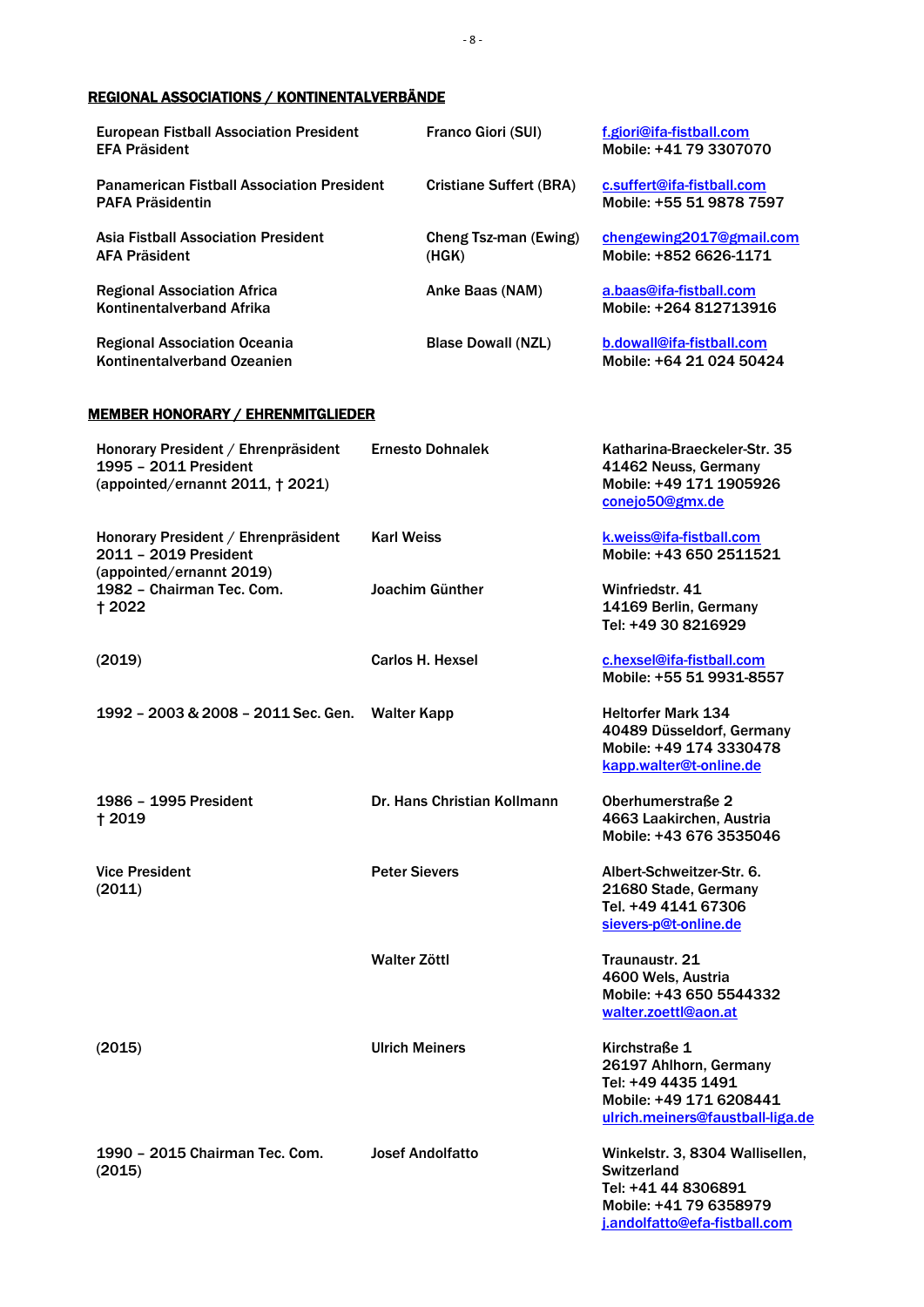## <span id="page-8-0"></span>MEMBERS / MITGLIEDSVERBÄNDE

| AFRICA / AFRIKA                                                          |                                                                                                                                                                                                                                                                    |
|--------------------------------------------------------------------------|--------------------------------------------------------------------------------------------------------------------------------------------------------------------------------------------------------------------------------------------------------------------|
| <b>BENIN / BENIN</b>                                                     | Fistball Association of Benin / Beninese federation of fistball                                                                                                                                                                                                    |
| <b>BEN</b>                                                               | <b>Contact person:</b><br><b>President: Thomas Joly NGBONGA</b><br>121 Abomey Calavi - BENIN<br>zstingbonga@yahoo.fr<br>Tel: +22964314344 / +22966542654                                                                                                           |
| <b>BURKINA FASO / BURKINA FASO</b>                                       | <b>FISTBALL ASSOCIATION BURKINA</b>                                                                                                                                                                                                                                |
| <b>BFA</b>                                                               | <b>Contact person:</b><br>President: AKEOLA LUKUMANU AYINDE<br>luku4best@esm-groupe.com<br>+22664 84 89 58<br>SECT 07 OUAGADOUGOU, 01 BP 49 OUAGA 01, KADIOGO, OUAGADOU-<br>GOU<br>Secretary General: OKUNOLA Kazeem Ayo<br>+22678 79 70 89<br>info@esm-groupe.com |
| <b>CENTRAL AFRICAN REPUBLIC /</b><br><b>ZENTRALAFRIKANISCHE REPUBLIK</b> | Fédération Centrafricaine de Fistball                                                                                                                                                                                                                              |
| <b>CAF</b>                                                               | Contact person:<br><b>President Camille NGBANGANDIMBO</b><br>B.P 628 Bangui RCA<br>Tel: +236 75500098<br>sambosibut@live.fr                                                                                                                                        |
| COTE D'IVOIRE /<br><b>ELFENBEINKÜSTE</b>                                 | <b>Federation Ivoirienne de Fistball</b>                                                                                                                                                                                                                           |
| <b>CIV</b>                                                               | Contact person:<br>President Agan Koffi Celestin<br>Koumassi Sicogi 757, 10BP574 Abidjan 10, Abidjan, Cote D'Ivoire<br>Mobile: +225 06736460<br>ivoirefistball225@gmail.com<br>bletchiwadja@gmail.com                                                              |
| <b>CAMEROON / KAMERUN</b>                                                | <b>Sports Association Fistball Cameroon</b>                                                                                                                                                                                                                        |
| <b>CMR</b>                                                               | Contact person:<br><b>President Faustin Olate</b><br>Nouvelle Route Ndogbong, BP 7200 Douala, Cameroon<br>ptiwess@yahoo.fr<br>Tel: +23 7677323249                                                                                                                  |
| <b>KENYA / KENIA</b>                                                     | <b>Fistball Kenya Association</b>                                                                                                                                                                                                                                  |
| <b>KEN</b>                                                               | <b>Contact person:</b><br>Chairman Morgan Kirimi Julius<br>forest road<br>samba union sports club, P.o Box 40114-00100 G PO<br><b>NAIROBI KENYA</b><br>Mobile: +254 131 212929<br>Info.fistballkenya@gmail.com<br>kim77morgan@gmail.com                            |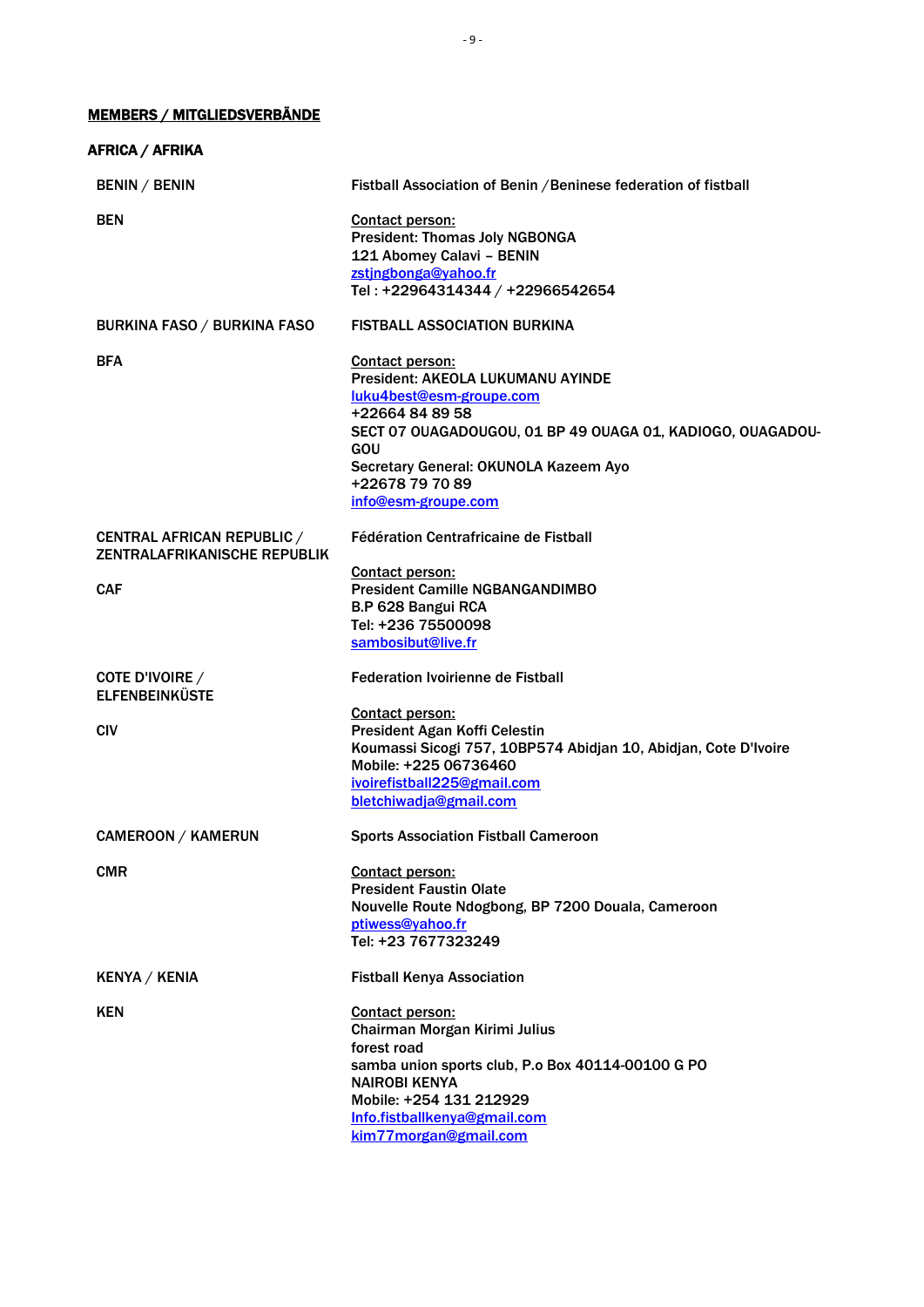| MOROCCO / MAROKKO            | <b>Moroccan Fistball Association</b>                                                 |
|------------------------------|--------------------------------------------------------------------------------------|
|                              | Rim appartement, Smaala 19                                                           |
| <b>MAR</b>                   | <b>26000 SETTAT</b><br>Casablanca                                                    |
|                              |                                                                                      |
|                              | Contact person:                                                                      |
|                              | <b>President Oussama Helali</b>                                                      |
|                              | cressoussama@gmail.com                                                               |
|                              | <b>Secretary General Imad Maataoui</b><br>Imad.mataoui.king@gmail.com                |
|                              |                                                                                      |
| NAMIBIA / NAMIBIA            | <b>Fistball Association of Namibia (FAN)</b>                                         |
|                              | www.faustballnamibia.com                                                             |
| <b>NAM</b>                   |                                                                                      |
|                              | P.O. Box 21911, NA-9+0 Windhoek, Namibia<br>Tel: +264 61 237180                      |
|                              |                                                                                      |
|                              | <b>Contact person:</b>                                                               |
|                              | <b>President Michael Baas,</b>                                                       |
|                              | Tel: +264 61 241357, Mobile: +264 81 272 5738                                        |
|                              | michael.baas@africaonline.com.na                                                     |
|                              | <b>Secretary General Chris Kubirske</b>                                              |
|                              | chris@deepcatch.com.na                                                               |
| NIGERIA / NIGERIA            | <b>Fistball Nigeria</b>                                                              |
|                              | Tennis Lane Road, National Stadium Complex                                           |
| <b>NGR</b>                   | Number 6                                                                             |
|                              | Lagos                                                                                |
|                              |                                                                                      |
|                              | <b>Contact person:</b>                                                               |
|                              | President Okoh Ogbonnaya<br>Mobile:                                                  |
|                              | nigeriafistballfed@gmail.com                                                         |
|                              |                                                                                      |
|                              | <b>Secretary General Inyang Usen</b>                                                 |
|                              | nigeriafistballfed@gmail.com                                                         |
| SOUTH AFRICA / SÜDAFRIKA     | <b>Fistball Association of South Africa</b>                                          |
|                              |                                                                                      |
| <b>RSA</b>                   | Contact person:                                                                      |
|                              | <b>President Leif Michael Petersen</b>                                               |
|                              | 16 Ebor Road, Wynberg, 7800 Cape Town, South Africa                                  |
|                              | Tel: +27 21 7625177                                                                  |
|                              | fistballsa@gmail.com<br>leif.petersen@livelihoods.org.za                             |
|                              |                                                                                      |
| SIERRA LEONE / SIERRA LEONE  | <b>Sierra Leone Fistball Association</b>                                             |
|                              |                                                                                      |
| <b>SLE</b>                   | <b>Contact person:</b>                                                               |
|                              | Lieutenant Joseph Kaneka Kanu<br>34 Pike Street, Brookfields, Freetown, Sierra Leone |
|                              | 1406jkkanu@gmail.com                                                                 |
|                              |                                                                                      |
| <b>SWAZILAND / SWASILAND</b> | <b>Swaziland Fistball Federation</b>                                                 |
|                              |                                                                                      |
| <b>SWZ</b>                   | <b>Contact person:</b><br><b>President Kenneth Tshabalala</b>                        |
|                              | P.O. BOX C1319, Hub, Manzini, M221, Swaziland                                        |
|                              | Mobile: +268 76056042                                                                |
|                              | kennethtshabalala@yahoo.co.uk                                                        |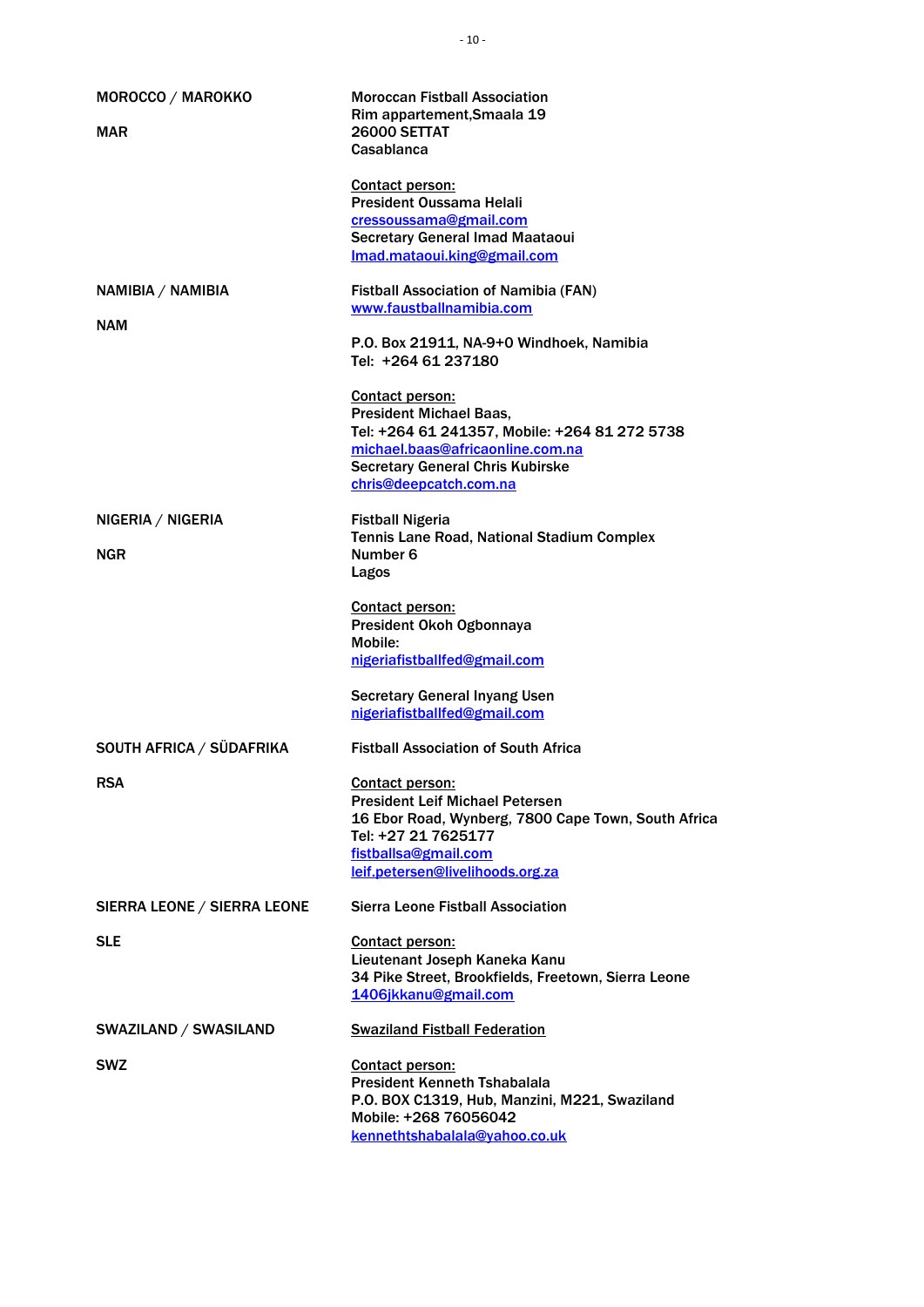| <b>TOGO / TOGO</b> | <b>Association Fistball Togo</b>                              |
|--------------------|---------------------------------------------------------------|
| <b>TOG</b>         | Contact person:                                               |
|                    | President Jean Hubert Fotse Kamga                             |
|                    | Siége social 35, Rue Défalé, Quartier Kodjoviakopé, Lomé Togo |
|                    | Tel: + 228 97 78 76 06                                        |
|                    | jhfotse@yahoo.fr                                              |
|                    | fistballtogo@gmail.com                                        |
| UGANDA / UGANDA    | Uganda Fistball Association (UFA)                             |
| <b>UGA</b>         | <b>Contact Person:</b>                                        |
|                    | <b>Robert Bakaze</b>                                          |
|                    | <b>Kyagwe Road</b>                                            |
|                    | 5471 Kampala, Central, Bolivia                                |
|                    | Tel.: +25 67 14543625                                         |
|                    | bakazerobert@gmail.com                                        |
|                    | <b>Secretary General Moses Amanyire</b>                       |

[mosesamanyire@gmail.com](mailto:mosesamanyire@gmail.com)

- 11 -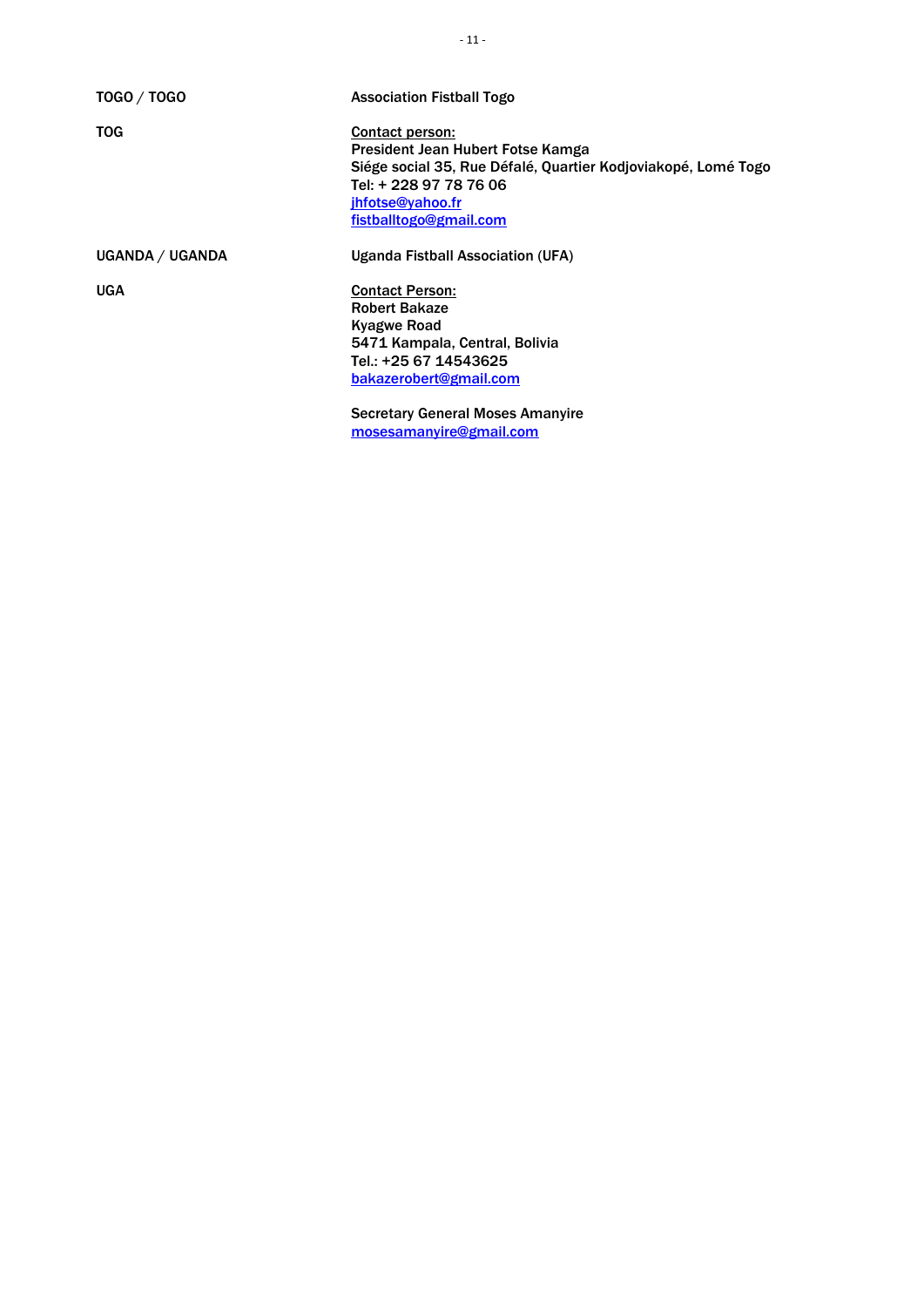## PANAMERICA / AMERIKA

| ARGENTINA / ARGENTINIEN<br><b>ARG</b>   | Federacion Argentina de Faustball, FAF<br>Juncal 1662, Piso 1., RA-1062 Buenos Aires<br>www.faustballarg.org.ar<br>contacto@faustballarg.org.ar<br>Contact person:<br><b>President Federico Fritz</b><br>French 2962 - Piso 9°, Dto. 20<br>C1425AWJ Ciudad Autónoma de Buenos Aires, Argentina<br>Tel: +54 9 11 5949 8803<br>presidente@faustballarg.org.ar<br><b>Secretary General Jorge Vener</b> |
|-----------------------------------------|-----------------------------------------------------------------------------------------------------------------------------------------------------------------------------------------------------------------------------------------------------------------------------------------------------------------------------------------------------------------------------------------------------|
| <b>BOLIVIA / BOLIVIEN</b>               | jvener@cliba.com.ar<br><b>Federacion Boliviana de Fistball FBF</b>                                                                                                                                                                                                                                                                                                                                  |
| <b>BOL</b>                              | <b>Contact Person:</b><br>President Javier Mendoza Sullcani<br>Calle 5B AV, Civica Zona Exaltacion 2334<br>00591 La Paz, Bolivia<br>fistbal2019bol@gmail.com<br>Secretary General Trinidad Andrea Arispe Aranibar<br>Trini23@hotmail.com                                                                                                                                                            |
| <b>BRAZIL / BRASILIEN</b><br><b>BRA</b> | Confederacao Brasileira de Desportes Terrestres, C.B.D.T.<br><b>President Azevedo Manoel Oliveira</b><br>www.punhobolbrasil.com.br                                                                                                                                                                                                                                                                  |
|                                         | <b>Contact person:</b><br>Manager N. Aurélio de Freitas<br>Rua Buenos Aires, 93 - 1208, Cep: 20070-021, Centro - Rio de Janeiro,<br><b>Brazil</b><br>Tel: +55 41 9683-0629<br>aurelio freitas@msn.com                                                                                                                                                                                               |
| CANADA / KANADA                         | <b>Canada Fistball Federation</b>                                                                                                                                                                                                                                                                                                                                                                   |
| <b>CAN</b>                              | <b>Contact person:</b><br><b>President Muhammad Azam</b><br><b>Secretary General Ashraf Masih</b><br>2269 Fairleigh Place Burlington L7R 1G8 Canada<br>Tel: +14 164003078<br>canadafistballfederation@hotmail.com                                                                                                                                                                                   |
| CHILE / CHILE                           | Federación Faustball Chile, FChF<br>www.faustballchile.com                                                                                                                                                                                                                                                                                                                                          |
| <b>CHI</b>                              | Contact person:<br>President Rodrigo Böttger Q.<br>Warren Smith 67, Departamento 214, Las Condes, Santiago<br>Tel: +56 9 8514 1000<br>federacionfaustballchile@gmail.com<br>N° 4712, Appartement 152, Las Condes, Santiago, Chile<br><b>Secretary General: Felipe Bucarey</b><br>felipebucarey@gmail.com                                                                                            |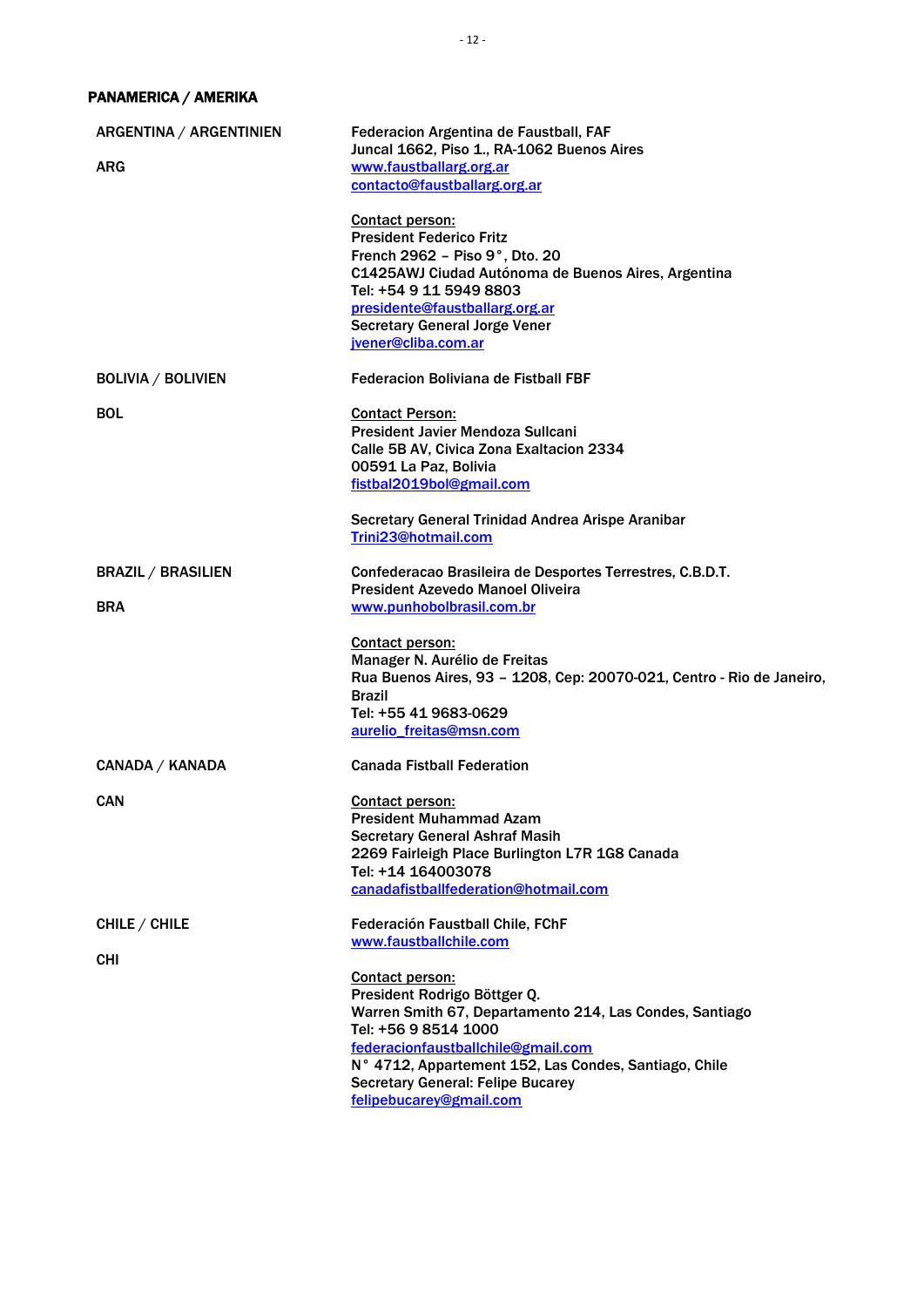| COLOMBIA / KOLUMBIEN<br><b>COL</b>                                                   | Federación Colombiana de Fistball (FCF)<br>www.fecolfistball.com                                                                                                                                                 |
|--------------------------------------------------------------------------------------|------------------------------------------------------------------------------------------------------------------------------------------------------------------------------------------------------------------|
|                                                                                      | <b>Contact person:</b><br><b>President Jhon Yeimer Santos Segura</b><br>Calle 14C 48-55 La Selva, Cali, Colombia<br>Mobile: +57 311 370 5396<br>jhonyeimer@gmail.com                                             |
| DOMINICAN REPUBLIC / DOMINI-<br><b>KANISCHE REPUBLIK</b>                             | Federación Dominicana de Fistball (FDF)                                                                                                                                                                          |
| <b>DOM</b>                                                                           | <b>Contact person:</b><br><b>President Manuel Lara</b><br><b>Secretary General Elena Severino</b><br>C. Ciriaco Nuñez No. 21, Santo Domingo, República Dominicana<br>Tel. +(809) 829-5173<br>marelay@hotmail.com |
| <b>HAITI</b><br>HAI                                                                  | <b>Federation Haitienne Fistball</b><br>Waney 93 Nr.42, HT 6130 Carrefour, Port-au-Prince, Haiti<br>Tel.:+509 44 62 83 28<br>federationhaitiennefistball@gmail.com                                               |
|                                                                                      | <b>Contact Person:</b><br><b>President Jean Junior Civil</b><br>+509 36 42 73 36mglmkd<br>civiljeanjunior@gmail.com<br>Secretary General Benjamin Immacula<br>dony27506@windowslive.com                          |
| TRINIDAD AND TOBAGO / TRINIDAD<br><b>UND TOBAGO</b><br><b>TTO</b>                    | Fistball Association of Trinidad & Tobago (FATT)<br>Contact person:<br><b>President Sherdon Jessel Pierre</b><br>#25 Recreation Ground Road, D`Abadie<br>Tel: +1 868 494 8632                                    |
| URUGUAY / URUGAY                                                                     | sherdonpierre@hotmail.com<br>Federacion Uruguaya de Faustball (FUF)                                                                                                                                              |
| <b>URU</b>                                                                           | Contact person:<br>Dr. Armen G. Sarkisian<br>C. Alegre 1344, Montevideo, CP 11400<br>armenco@montevideo.com.uy                                                                                                   |
| UNITED STATES OF AMERICA /<br><b>VEREINIGTE STAATEN VON</b><br>AMERIKA<br><b>USA</b> | <b>United States Fistball Association (USFA)</b><br>www.usfistball.com<br>Office:<br><b>Kim Kruse</b><br>treasurerusfa@gmail.com                                                                                 |
|                                                                                      | <b>President Robert Feid</b><br>117 Deforest Ave., East Hanover, N.J. 07936, USA                                                                                                                                 |
|                                                                                      | Tel: +1 973 632-2980<br>Bobf2@optonline.net                                                                                                                                                                      |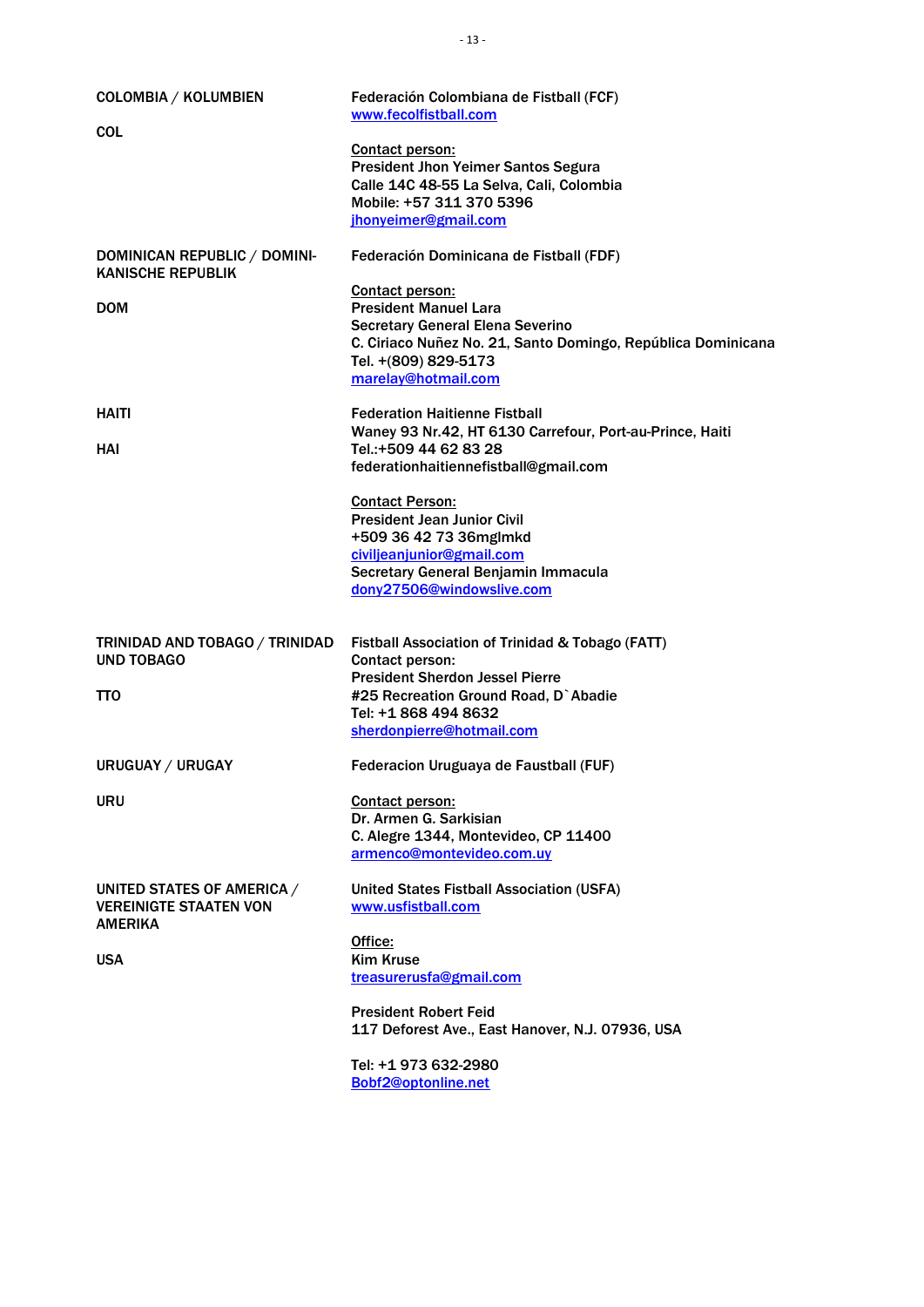#### VENEZUELA / VENEZUELA

VEN

Asociación Venezolana de Fistball

Contact person: García Rada Yerry Los Teques, Venezuela Tel. +58 4165359595 [guaicaipurobad@hotmail.com](mailto:guaicaipurobad@hotmail.com)

Prof. Mary Rojas Tel: +58 4261175358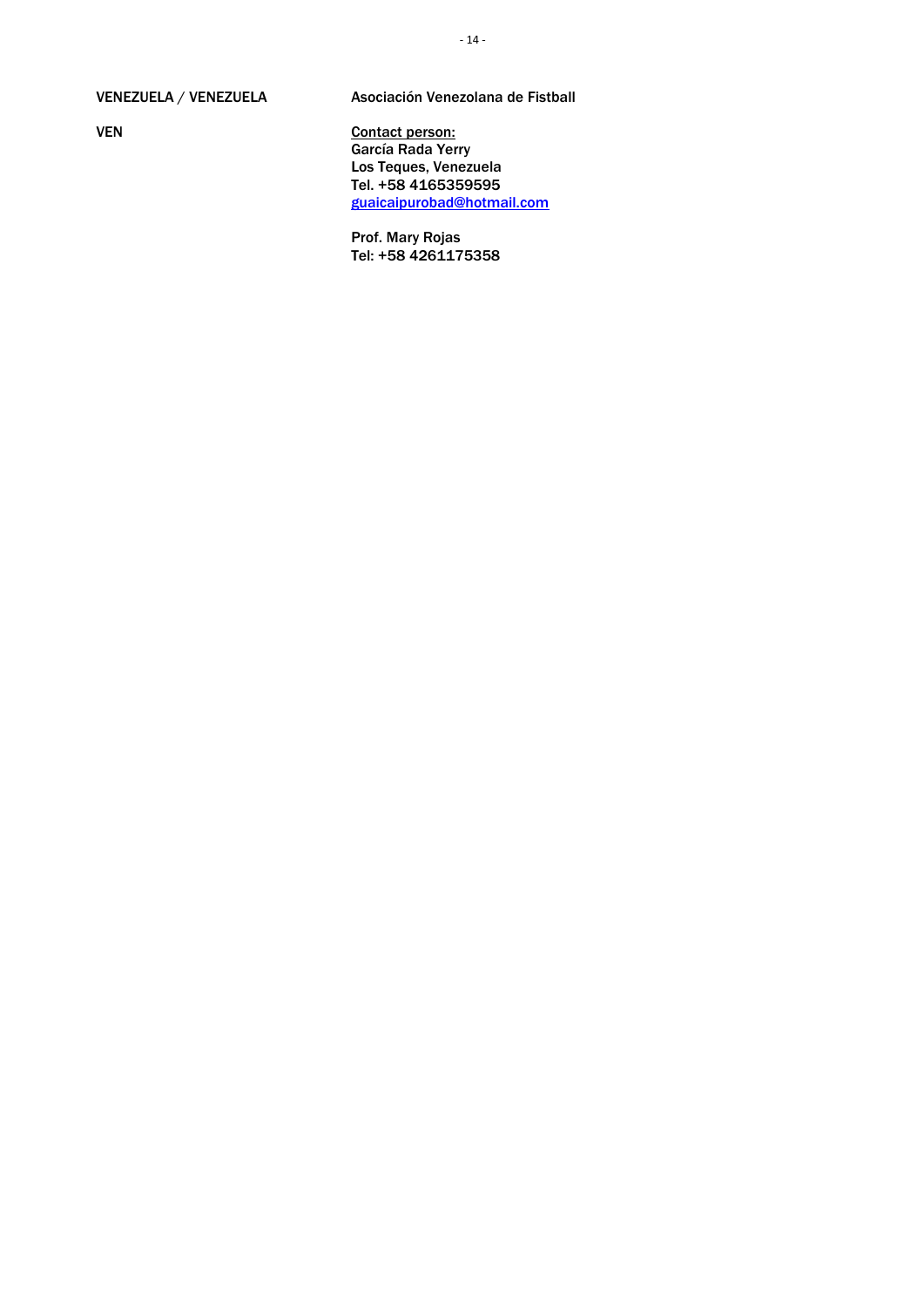ASIA / ASIEN-OCEANIEN

| AFGHANISTAN / AFGHANISTAN                    | Fistball Federation of the Islamic Republic of Afghanistan                                                                                                                                                                                                                                                 |
|----------------------------------------------|------------------------------------------------------------------------------------------------------------------------------------------------------------------------------------------------------------------------------------------------------------------------------------------------------------|
| <b>AFG</b>                                   | Contact person:<br><b>President Rasool Khan</b><br>Qela Fatullah, Salim Karvan, Kabul, Afghanistan<br>Tel: +93 778585720<br>Fistballafghanistan@gmail.com                                                                                                                                                  |
| PEOPLE'S REPUBLIC OF CHINA /<br><b>CHINA</b> | <b>Chinese Leisure Sports Administrative Center</b><br><b>Chinese Fistball Promotion Committee (CFPC)</b>                                                                                                                                                                                                  |
| <b>CHN</b>                                   | <b>Contact person:</b><br><b>Li HAISHAN</b><br><b>Secretary General</b><br>NO.9 Tiyuguan Road<br>100763 Beijing, People 's Republic of China<br>Tel: +86 010 87182199<br>cfpc2020@163.com                                                                                                                  |
| HONG KONG / HONGKONG<br><b>HKG</b>           | Fistball Association of Hong Kong China Ltd<br>www.hkfa.simdif.com<br>HongkongFistballAssociation@gmail.com<br>2/F Kingswood Richly Plaze, Tin Shui Wai<br><b>Hong Kong</b><br>+852 6697 9605                                                                                                              |
|                                              | <b>President CHENG Tsz-man</b><br>Chengewing2017@gmail.com<br><b>Secretary General WONG Kwun-fung</b><br>Brianwong1990@yahoo.com.hk                                                                                                                                                                        |
| INDIA / INDIEN<br><b>IND</b>                 | Fistball Federation of India (FFI) (reg.)<br>http://www.fistballfederationofindia.com/<br>www.facebook.com/IndianFistball/<br>JAI NAGAR 9th STREET, ARUMBAKKAM<br>OLD NO: 7/1, NEW NO: 13/1<br><b>CHENNAI 600106</b><br>TAMILNADU, INDIA<br>Secretary General T. Bala Vinayakam<br>fistballindia@gmail.com |
| <b>ISLAMIC REPUBLIC OF IRAN / IRAN</b>       | <b>Fistball Iran</b>                                                                                                                                                                                                                                                                                       |
| IRI                                          | Contact person:<br>President Jasem Manouchehri, Ph.D.<br>No 10, Maghsoud Street, Taavon Street, Shahreziba Town, Tehran, Iran<br>Tel: +98-9126628481<br>Fistball.iran@gmail.com                                                                                                                            |
| JAPAN / JAPAN<br>JPN                         | Japan Fistball Association (JFA)<br><b>President Toru Kamada</b>                                                                                                                                                                                                                                           |
|                                              | Contact person:<br>Secretary General Yuki Terata Ph.D<br>2-32-2-405 Hanabatamachi, Yurihonjo, Akita 015-0075, Japan<br>Tel: +81 184 27 2218<br>terata@akita-pu.ac.jp                                                                                                                                       |
|                                              | <b>Waichiro Horuchi</b><br>waichiro-tmd@umin.ac.jp                                                                                                                                                                                                                                                         |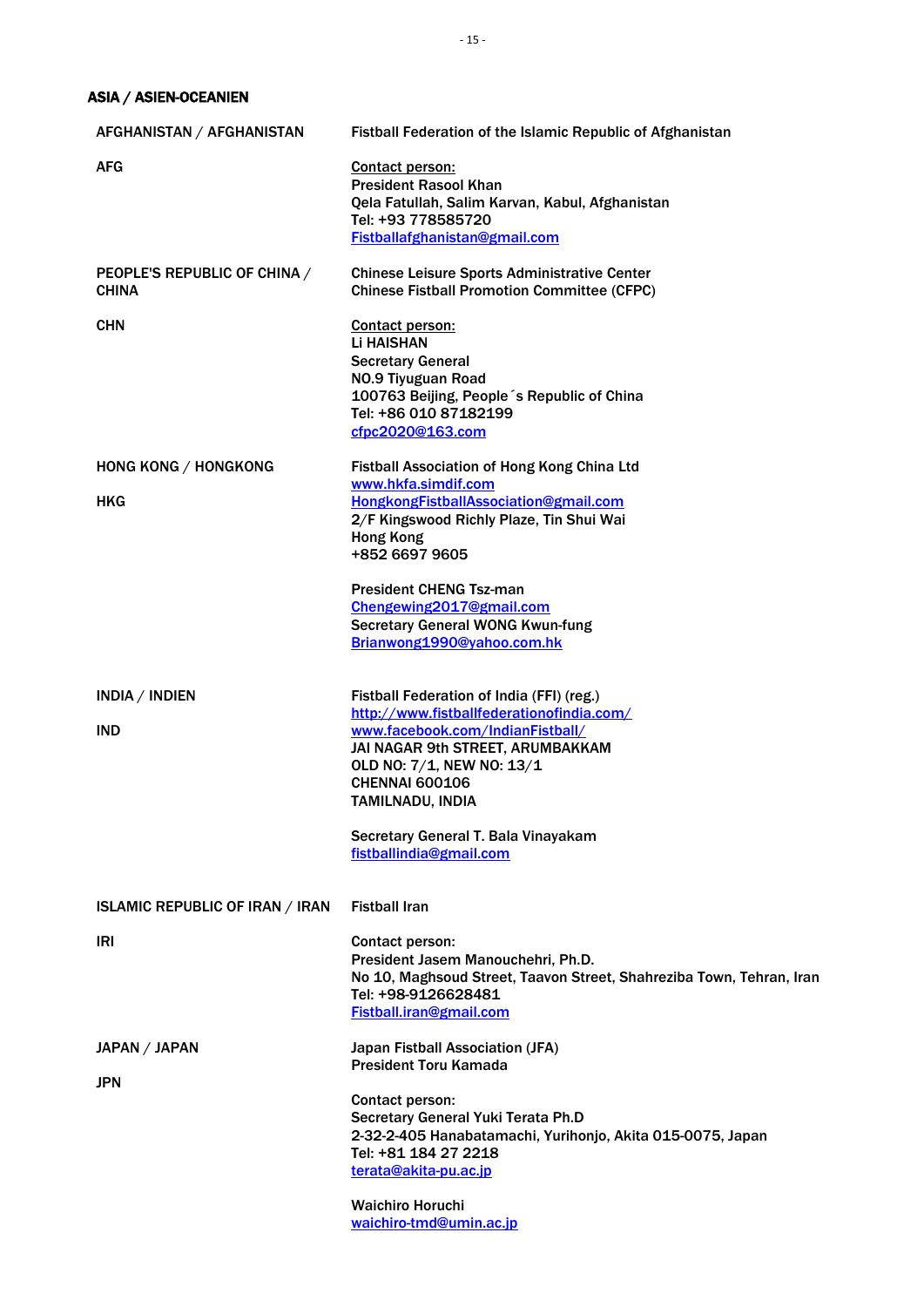| DEMOCRATIC PEOPLE'S REPUBLIC<br>OF KOREA / SÜDKOREA | <b>South Korea Fistball Federation</b>                             |
|-----------------------------------------------------|--------------------------------------------------------------------|
|                                                     | Contact person:                                                    |
| <b>KOR</b>                                          | Secretary General Park Ju Ryeon                                    |
|                                                     | 3rd Floor number 19, 113 street, Oksan Ro Chung Dong Wonmi Gu      |
|                                                     | Buchon City Kyungi Do, South Korea                                 |
|                                                     | Tel.: +82-613-0582, +82-10-2020-0582                               |
|                                                     | At.co40@yahoo.com                                                  |
| KUWAIT / KUWAIT                                     | <b>Kuwait Fistball Federation</b>                                  |
| <b>KUW</b>                                          | Contact person:                                                    |
|                                                     | President Mohammed Abdulredha Dashti                               |
|                                                     | Kuwait - Salmyia City - Salem Al Mubarek Street - White Building - |
|                                                     | Ground                                                             |
|                                                     | Tel: +965 55199090                                                 |
|                                                     | moh-dashti@hotmail.com                                             |
|                                                     |                                                                    |
| MONGOLIA / MONGOLEI                                 | <b>Fistball Mongolia</b>                                           |
| MGL                                                 | Contact person:                                                    |
|                                                     | <b>Manlaibaatar Maya</b>                                           |
|                                                     | Tel: +976 70130637, Mobile: +976 99116600                          |
|                                                     | mnsport360@gmail.com                                               |
|                                                     |                                                                    |
| <b>NEPAL / NEPAL</b>                                | <b>Everest Fistball Club Nepal</b>                                 |
| <b>NEP</b>                                          | Contact person:                                                    |
|                                                     | President Wasti Sanjeev,                                           |
|                                                     | P.O.Box 23336, Old Baneswhar, Kathmandu, Nepal                     |
|                                                     | Tel: +977 1 2091041, Mobile: +977 984 1270449                      |
|                                                     | sanjeevwasti0@gmail.com                                            |
|                                                     |                                                                    |
| PAKISTAN / PAKISTAN                                 | <b>Pakistan Fistball Federation</b>                                |
| <b>PAK</b>                                          | Contact person:                                                    |
|                                                     | <b>Secretary General Usman Ahmed</b>                               |
|                                                     | 47/C 3 Gulberg 111 liberty market, Lahore, Pakistan                |
|                                                     | Mobile: +92 333 8444495                                            |
|                                                     | pkff.pk@gmail.com                                                  |
|                                                     |                                                                    |
| SRI LANKA / SRI LANKA                               | <b>Fistball Association of Sri Lanka</b>                           |
| <b>SRI</b>                                          | Contact person:                                                    |
|                                                     | <b>President Srimal Wickremasinghe</b>                             |
|                                                     | 173/2 Galle Road, Dehiwela (South), Sri Lanka                      |
|                                                     | Tel: +44 7741 462064                                               |
|                                                     | srimal.wickremasinghe@gmail.com                                    |
|                                                     |                                                                    |
| Chinese Taipei / TAIPEI                             | <b>Chinese Taipei Fistball Association (CTFAT)</b>                 |
| <b>TPE</b>                                          | Contact person:                                                    |
|                                                     | Mr. Ming-Feng Lai                                                  |
|                                                     | No. 1, Sec. 4, Roosevelt Rd., Taipei 10617, Taiwan (R.O.C.)        |
|                                                     | Tel: + 886-953-882-582                                             |
|                                                     | peter8293@gmail.com                                                |
|                                                     |                                                                    |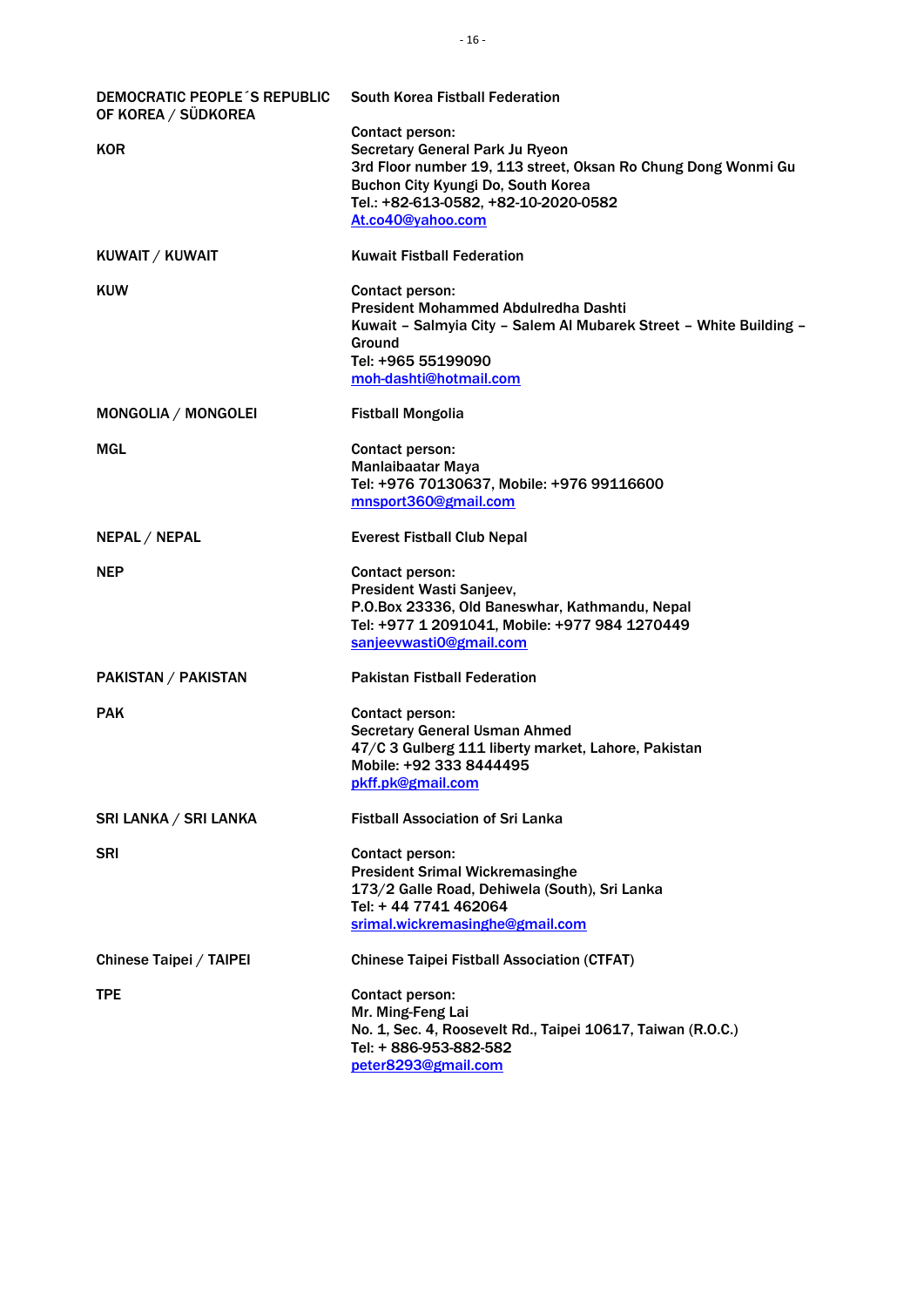EUROPE / EUROPA

| ALBANIA / ALBANIEN                                      | Contact person:<br><b>Mishel Pili</b>                                                                                                                                                                         |
|---------------------------------------------------------|---------------------------------------------------------------------------------------------------------------------------------------------------------------------------------------------------------------|
| <b>ALB</b>                                              | Shetitore Rilindasit, Kolegji Preka, Korce, Albania<br>Tel: +355 69 240 2729<br>mishel_pili@yahoo.com                                                                                                         |
| AUSTRIA / ÖSTERREICH                                    | Österreichischer Faustball Bund (ÖFBB)                                                                                                                                                                        |
| AUT                                                     | www.oefbb.at<br><b>President Gerhard Zeller</b><br>Oberst-Lepperdinger-Str.21, 5071 Wals/Siezenheim, Austria<br>Tel: +43 664 3139778<br>office@oefbb.at                                                       |
|                                                         | <b>Contact person:</b><br>Secretary General Hannes Dinböck<br>Tel: +43 664 2566440<br>hannes.dinboeck@oefbb.at                                                                                                |
| <b>BELGIUM / BELGIEN</b><br><b>BEL</b>                  | <b>Belgian Fistball Association (BFA)</b><br>www.bfa-vuistbal.be                                                                                                                                              |
|                                                         | Contact person:<br><b>President Sander Koyen</b><br>Driehoekstraat 64 2240 Zandhoven Belgium<br>Tel: +32 478665593<br>koyensander@gmail.com<br>Secretary General Sara Petit-Jean<br>Sara.petit-jean@skynet.be |
| <b>CYPRUS / ZYPERN</b>                                  | <b>Fistball Cyprus</b>                                                                                                                                                                                        |
| <b>CYP</b>                                              | Contact person:<br><b>Margarita Moese</b><br>30 Petrombey, Linopetra - Limassoll 4102, Cyprus<br>Mobile: +357 99 323169<br>margherita21@hotmail.com                                                           |
| <b>CZECH REPUBLIC / TSCHECHISCHE</b><br><b>REPUBLIK</b> | <b>Czech Faustball Association (CFA)</b><br>www.faustballczech-cfa.cz                                                                                                                                         |
| <b>CZE</b>                                              | <b>Contact person:</b><br>President Mgr. Jan Mazal<br>Na Pruhon 65, Zdechovice 53311, Czech Republic<br>Tel: +42 466 936 010, Mobile: +42 060 696 0358<br>czech.faustball@seznam.cz                           |
| <b>DENMARK / DÄNEMARK</b>                               | <b>Fistball Denmark</b>                                                                                                                                                                                       |
| <b>DEN</b>                                              | Contact person:<br>Lasse Tästensen<br>Team Nordschleswig - Æ Mannschaft<br>Vestergade 30, DK-6200 Aabenraa/Apenrade<br>Tel: +45 73 62 91 91 Mobile: +45 24 92 43 54<br>last@djfn.dk                           |
|                                                         | Uffe Iwersen, iwersen@bdn.dk, +45 73629108<br>Thore Naujeck, naujeck@bdn.dk, +45 73629107<br>www.jugendverband.dk                                                                                             |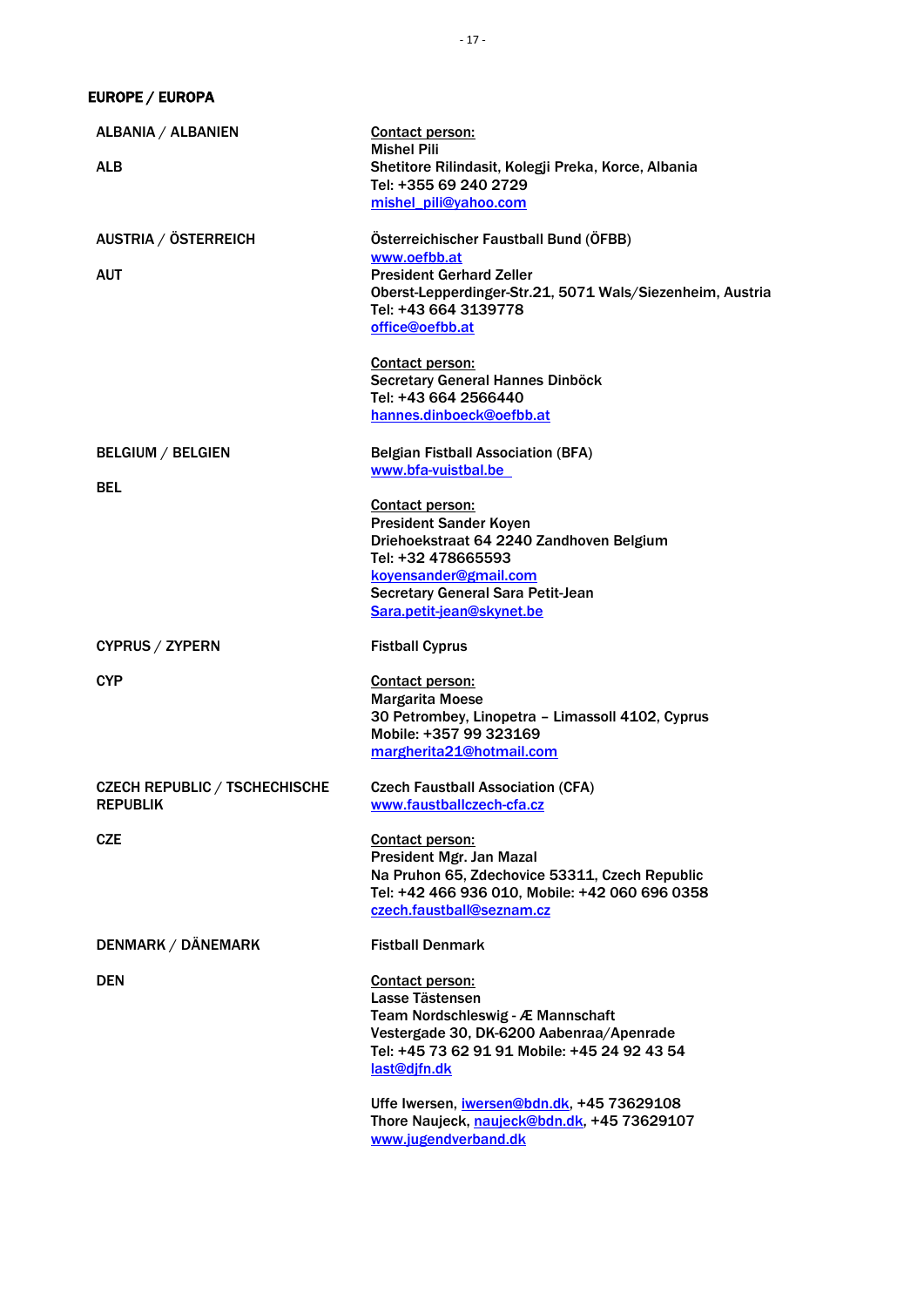| <b>SPAIN / SPANIEN</b>                  | Associaciò Fistball Spain                                                                                                                                                                                                                    |
|-----------------------------------------|----------------------------------------------------------------------------------------------------------------------------------------------------------------------------------------------------------------------------------------------|
| <b>ESP</b>                              | Contact person:<br><b>Secretary General Jorge Fernandez</b><br>Tel: +34 670 280 858<br>jreigada@gigamail.cat                                                                                                                                 |
| <b>GREAT BRITAIN / GROSS-BRITANNIEN</b> | <b>Fistball Great Britain</b>                                                                                                                                                                                                                |
| <b>GBR</b>                              | <b>Contact person:</b><br>Anoma Woodmass<br>59 High Street, CF43 4RR Ferndale, Mid Glamorgan, United Kingdom<br>Tel: +44 1443 730591<br>Srimal.wickremasinghe@gmail.com                                                                      |
| <b>GERMANY / DEUTSCHLAND</b>            | Deutscher Turner-Bund, DTB                                                                                                                                                                                                                   |
| <b>GER</b>                              | www.faustball-liga.de<br>Otto-Fleck-Schneise 8, 60528 Frankfurt, Germany<br>Tel: +49 69 678010<br>represented by Deutsche Faustball-Liga DFBL<br><b>President Ulrich Meiners</b><br>ulrich.meiners@faustball-liga.de<br>Tel.:+49 171 6208441 |
|                                         | Office:<br>Delmenhorster Str. 11, 28816 Stuhr, Germany<br>Tel: +49 421 87757675<br>geschaeftsstelle@faustball-liga.de                                                                                                                        |
| <b>GREECE / GRIECHENLAND</b>            | <b>Hellenic Fistball Committee</b>                                                                                                                                                                                                           |
| <b>GRE</b>                              | <b>Contact person:</b><br><b>President Ioannis Zoumpoulis</b><br>Zamanou 38, Glyfada, GR-16674<br>Tel: +30 210-9882025, Mobile: +30 693 46 19 439<br>soloriens@ath.forthnet.gr                                                               |
| HUNGARY / UNGARN                        | <b>Hungary Fistball</b>                                                                                                                                                                                                                      |
| <b>HUN</b>                              | Contact person:<br><b>Albert Nemes</b><br>István út 31/A, 4031 Debrecen, Hungary<br>nemes.albert.miklos@stud.de-agr.hu                                                                                                                       |
| <b>ICELAND / ISLAND</b>                 | <b>Icelandic Fistball Association</b>                                                                                                                                                                                                        |
| <b>ISL</b>                              | Contact person:<br>President Bjarni Gaukur Thormundsson<br>Borgacholtsbraut 3 I, 200 Kop, Iceland<br>Tel: +354 564 2809, Fax +354 699 1532<br>bjarnigaukur@gmail.com                                                                         |
| <b>ITALY / ITALIEN</b>                  | Federazione Italiana Pallapugno - FIPAP                                                                                                                                                                                                      |
| <b>ITA</b>                              | Contact person:<br><b>President Enrico Costa</b><br>Secretary General Pepino Gianpietro<br><b>Romano Sirotto (Sports)</b><br>Via A. Stoppani n. 18 Ter, 12100 Cuneo<br>segreteria@palloneelastico.it<br>www.fipap.it                         |

- 18 -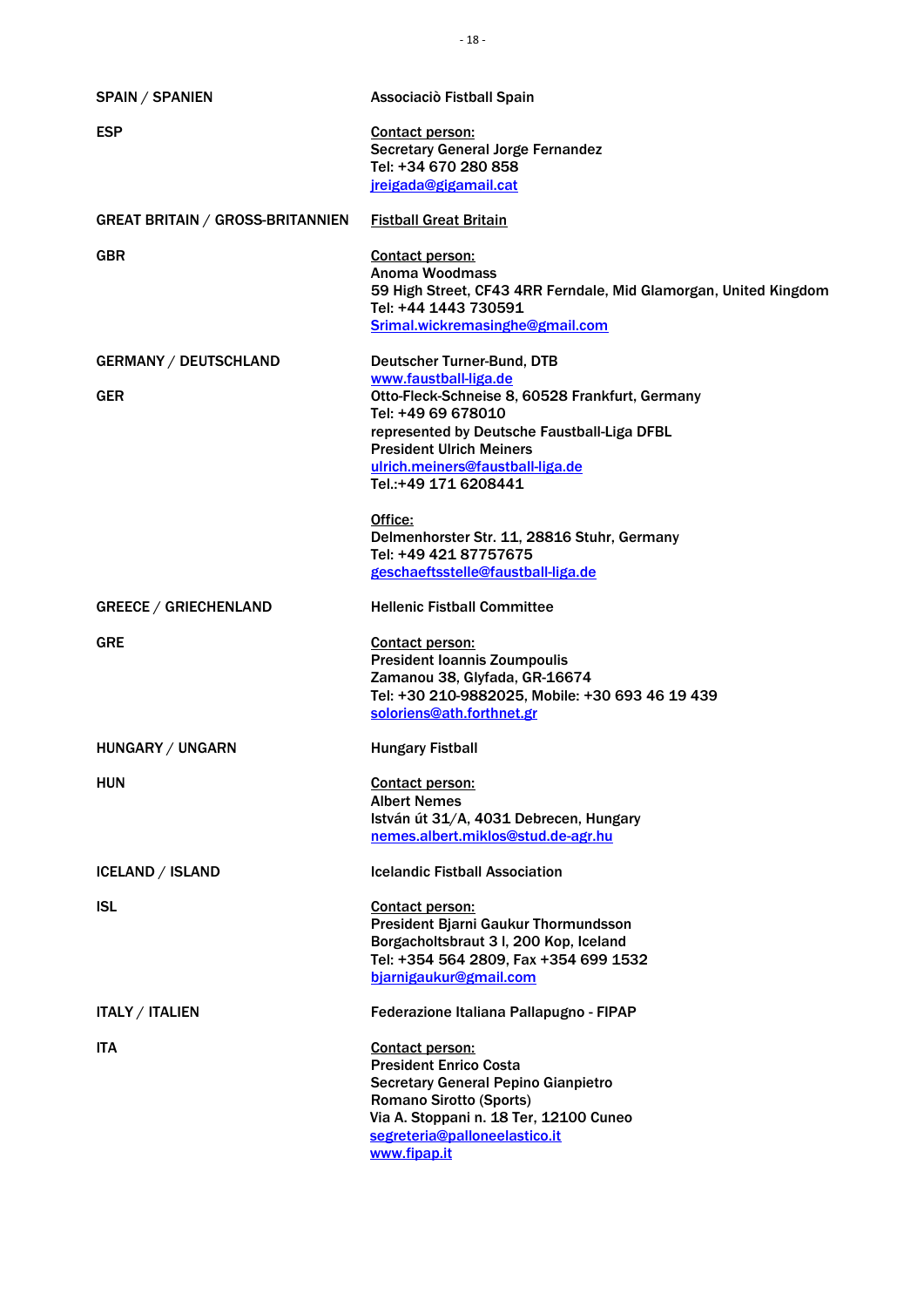| NORTH MACEDONIA / NORDMAZEDO- Fistball Association North Macedonia<br><b>NIEN</b> | Pfärrle 30, 86152 Augsburg, GER                                                                                                                                                                                                  |
|-----------------------------------------------------------------------------------|----------------------------------------------------------------------------------------------------------------------------------------------------------------------------------------------------------------------------------|
| <b>MKD</b>                                                                        | <b>Contact Person:</b><br><b>President Elvis Alimanovski</b><br>alimanovskielvis@vahoo.de<br>Secretary General Fatime Alimanovska                                                                                                |
|                                                                                   | Fati.alimanovska@gmx.de                                                                                                                                                                                                          |
| <b>MALTA / MALTA</b><br>MLT                                                       | <b>Fistball Malta Association</b><br><b>Malta Urban Sport Association</b>                                                                                                                                                        |
|                                                                                   | Contact person:<br>Secretary General Marco Tomasini<br>Abacus Business Centre, Level 1<br>Dun Karm Street, B'Kara Bypass, BKR 9037 Birkirkara, Malta<br>Tel: +356 99439982<br>info@maltasportforall.org<br>marcolino87@gmail.com |
| NETHERLANDS / NIEDERLANDE                                                         | <b>Nederlandse Vuistbal Bond (NVB)</b>                                                                                                                                                                                           |
| <b>NED</b>                                                                        | Contact person:<br>Mohamed El Bastawisi, Chariman of NVB<br>Commandeurstraat 32, Dronten, The Netherlands                                                                                                                        |
|                                                                                   | Mob: +31645198536<br>mbastawisi@hotmail.com                                                                                                                                                                                      |
| POLAND / POLEN                                                                    | <b>Fistball Poland</b>                                                                                                                                                                                                           |
| <b>POL</b>                                                                        | <b>Contact person:</b><br><b>President Robert Szczerbaniuk</b><br>Kochmanskiego 8, 42-200 Czestochowa, Poland<br>Tel.: +48 690 006 266<br>szczerbaniuk.robert@onet.pl<br>Contact Person: Leszek Wrobel, Lesch. Wrobel@gmx.at     |
|                                                                                   | Dominika Frydrych, dominika.frydrych@gmx.at                                                                                                                                                                                      |
| <b>PORTUGAL</b>                                                                   | Associacao Portuguesa Pelota                                                                                                                                                                                                     |
| <b>PRT</b>                                                                        | Estrada Esteiro Furado, Quinta Do Branco<br>2860-354 Moita<br><b>Setubal</b>                                                                                                                                                     |
|                                                                                   | Contact person:<br>President André Jorge Pagaime<br>pelota.portugal@gmail.com<br><b>Secretary General Jessica Perez</b>                                                                                                          |
| <b>SERBIA / SERBIEN</b>                                                           | <b>Fistball Savez Srbije (FBSS)</b><br><b>President Aleksandar Milojevic</b>                                                                                                                                                     |
| <b>SRB</b>                                                                        |                                                                                                                                                                                                                                  |
|                                                                                   | Contact person:<br><b>Edi Hagen</b><br>ul. Tolstojeva 30, 11000 Belgrad, Serbia<br>Tel: +41 71 243 42 60                                                                                                                         |
|                                                                                   | edi.hagen@schuetzengarten.ch                                                                                                                                                                                                     |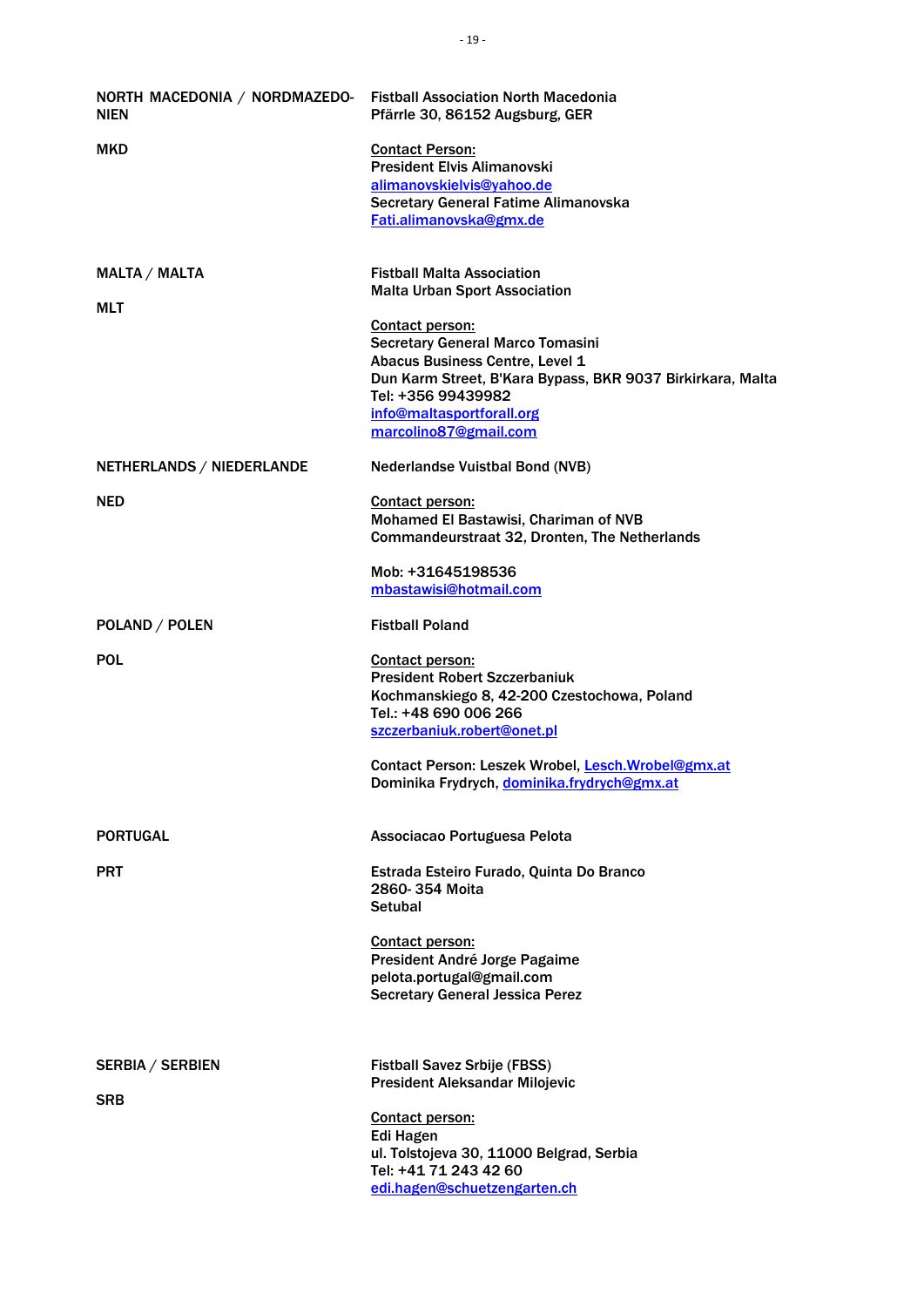| SWITZERLAND / SCHWEIZ    | Swiss Faustball (SF)                              |
|--------------------------|---------------------------------------------------|
|                          | www.swissfaustball.ch                             |
| <b>SUI</b>               | Paul Brandt-Str. 5, CH-4600 Olten, Switzerland    |
|                          | Contact person:                                   |
|                          | <b>President Franco Giori,</b>                    |
|                          | Tel: +41 62 2061232, Mobile: +41 79 3307070       |
|                          | giori@swissfaustball.ch                           |
| <b>SWEDEN / SCHWEDEN</b> | Svenska Fistboll                                  |
| <b>SWE</b>               | Contact person:                                   |
|                          | <b>Pelle Hallberg</b>                             |
|                          | Dressiny. 3 A, 80628 Gäyle, Sweden                |
|                          | Tel: +46 70 265 26 04                             |
|                          | pelle.hallberg@telia.com                          |
| UKRAINE / UKRAINE        | <b>Fistball Ukraine</b>                           |
| <b>UKR</b>               | Contact person:                                   |
|                          | <b>Sergil Putsov</b>                              |
|                          | Vul. Volgogradskaya, 31-49, Kiew, Ukraine, 252141 |
|                          | Tel.: +380 979127231                              |
|                          |                                                   |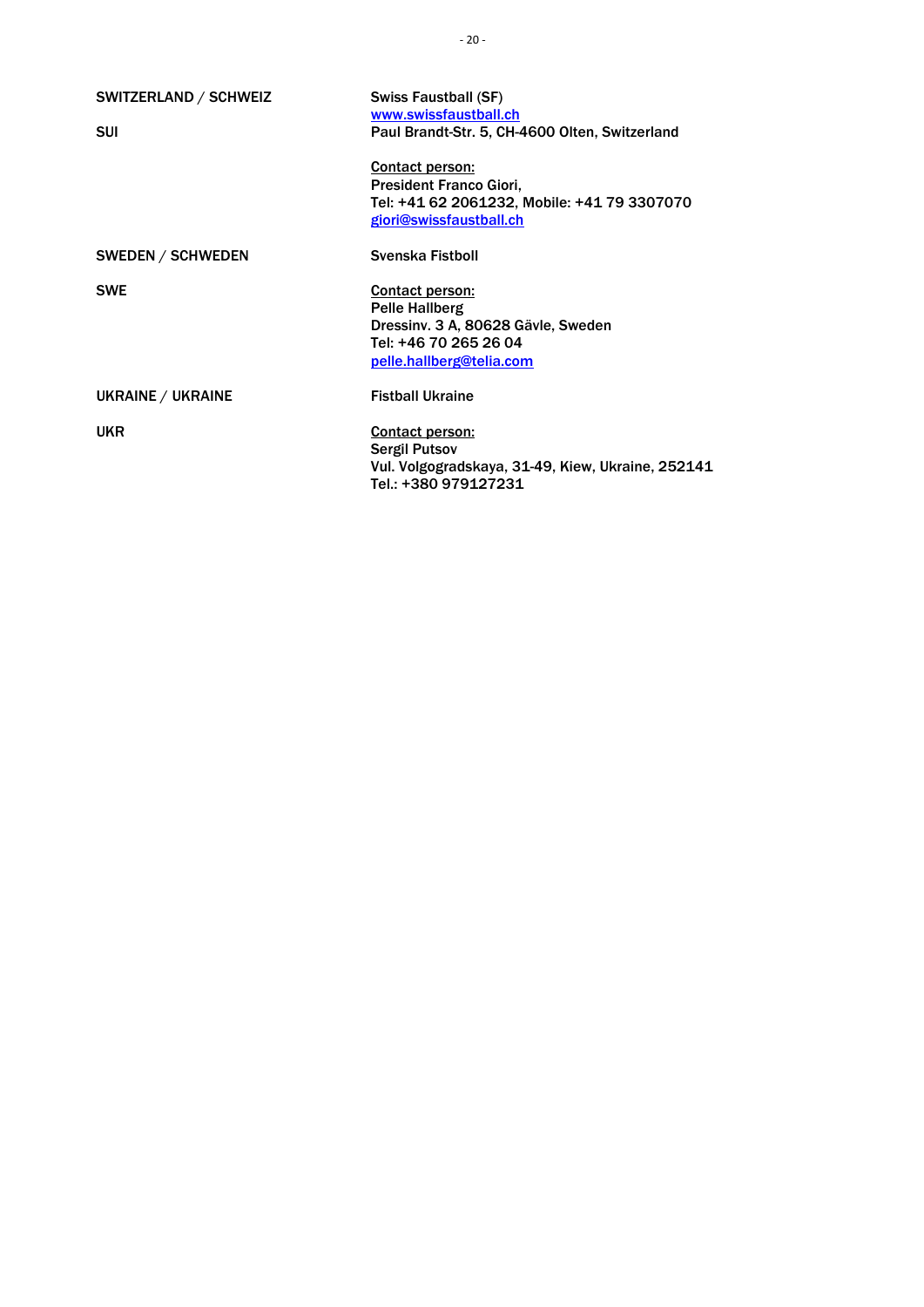OCEANIA / OZEANIEN

| <b>AUSTRALIA / AUSTRALIEN</b>                                   | <b>Fistball Federation of Australia</b><br>www.fistball.com.au                                      |
|-----------------------------------------------------------------|-----------------------------------------------------------------------------------------------------|
| <b>AUS</b>                                                      |                                                                                                     |
|                                                                 | <b>Contact person:</b><br><b>President Rolf Petersen</b>                                            |
|                                                                 | Kilgour St 60, 3032 Geelong, Victoria, Australia                                                    |
|                                                                 | Mobile: +61 41144651                                                                                |
|                                                                 | contact@fistball.com.au                                                                             |
|                                                                 | <b>Secretary General Chris Milne</b>                                                                |
| COOK ISLAND / COOK INSELN                                       | <b>Cook Island Fistball Association</b>                                                             |
| <b>COK</b>                                                      | Contact person:                                                                                     |
|                                                                 | <b>President Metua Gifford</b>                                                                      |
|                                                                 | Masefield Drive 18, 7614 Christchurch, Canterbury                                                   |
|                                                                 | tuagiff@gmail.com<br><b>Secretary General Mereana Gifford</b>                                       |
|                                                                 | littlemiddi@gmail.com                                                                               |
|                                                                 |                                                                                                     |
| FIJI / FIDSCHI                                                  | <b>Fiji Fistball Association</b>                                                                    |
| FJI.                                                            | Contact person:                                                                                     |
|                                                                 | <b>President Sai Saukuru</b>                                                                        |
|                                                                 | Dampier St. 35, 8023 Christchurch, Canterbury                                                       |
|                                                                 | Ssa152@uclive.ac.nz                                                                                 |
|                                                                 | Secretary General Marama Saukuru                                                                    |
|                                                                 | maramag@windowslive.com                                                                             |
| NEW ZEALAND / NEUSEELAND                                        | <b>New Zealand Fistball Association</b>                                                             |
| <b>NZL</b>                                                      | Contact person:                                                                                     |
|                                                                 | <b>President Blase Dowall</b>                                                                       |
|                                                                 | McFaddens Road 46, 8052 Christchurch, Canterbury, New Zealand                                       |
|                                                                 | Tel: +64 033553319, Mobile: +64 21 02450424                                                         |
|                                                                 | blasedowall@yahoo.com                                                                               |
| INDEPENDENT STATE OF SAMOA /<br><b>UNABHÄNGIGER STAAT SAMOA</b> | <b>Samoa Fistball Association (SFA)</b>                                                             |
|                                                                 | <b>President Jonathan Lene</b>                                                                      |
| <b>SAM</b>                                                      | 6 Arosa PI, 8083 Christchurch, Canterbury, New Zealand                                              |
|                                                                 | Mobile: +64-275077788                                                                               |
|                                                                 | nzjlbrick@gmail.com                                                                                 |
|                                                                 | Secretary General Joshua Kalauta                                                                    |
|                                                                 | joshuakalauta1@hotmail.com                                                                          |
|                                                                 |                                                                                                     |
| <b>IFA-MITGLIED SIND</b>                                        | <u>CONTACT PERSONS IN REGIONES NO IFA-MEMBER SO FAR / KONTAKTPERSONEN IN REGIONEN DIE NOCH KEIN</u> |
|                                                                 |                                                                                                     |
| <b>BANGLADESH / BANGLADESCH</b>                                 | <b>Contact person:</b>                                                                              |

<span id="page-20-0"></span>

| DANULAULON / DANULAULOUN  | Contact person:         |
|---------------------------|-------------------------|
|                           | Kasem Shikder           |
| <b>BAN</b>                | Mobile: +880 1711157236 |
|                           | k shikder@yahoo.com     |
| <b>CROATIA / KROATIEN</b> | Contact person:         |
|                           | <b>Nenad Borkovic</b>   |
| <b>CRO</b>                | Mobile: +45 51 18 73 89 |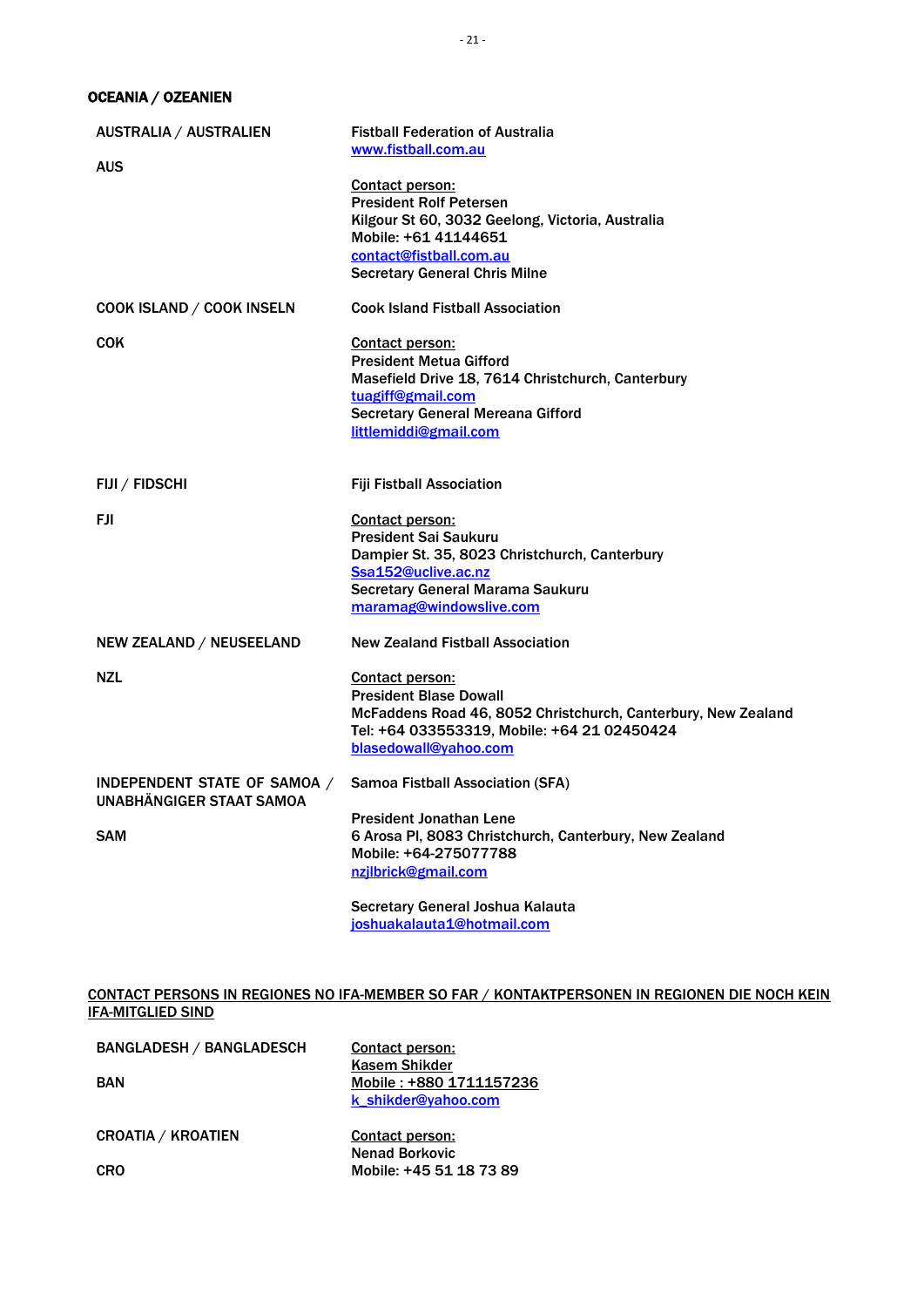LITHUANIA / LITAUEN

LTU

MACAO / MACAO

MAC

MALAYSIA / MALAYSIA

MAS

SLOVENIA / SLOWENIEN

SLO

THAILAND / THAILAND

THA

Contact person: Vita Balsyte Mobile: +370 52 780 642

Contact person:

Contact person: Ms Azura Zainol Abidin [azura@mymajorevents.com.my](mailto:azura@mymajorevents.com.my) Mr Tony Nagamaiah [tony@mymajorevents.com.my](mailto:tony@mymajorevents.com.my)

Contact person: Marko Levovnik Mobile: +386 41 362 269 [marko.levovnik@siol.com](mailto:marko.levovnik@siol.com)

Contact person: Dr. Patanachart Kridiborworn [drpatsss@hotmail.com](mailto:drpatsss@hotmail.com) Dr. Sakchye Tapsuwan [stapsuwan@hotmail.com](mailto:stapsuwan@hotmail.com)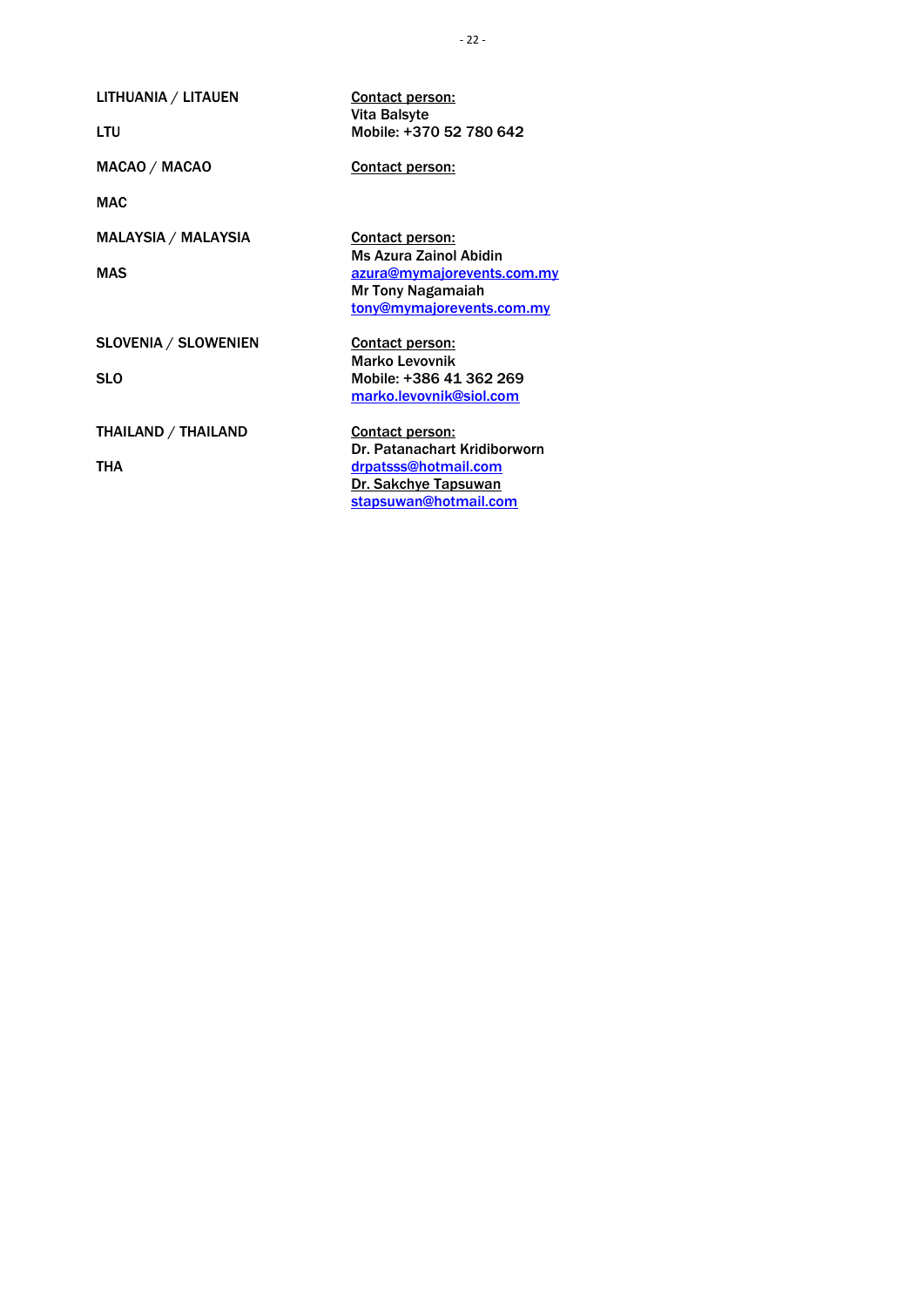### <span id="page-22-0"></span>MEMBERSHIPS / MITGLIEDSCHAFTEN

| <b>GAISF - Global Association of inter-</b><br>national Sport Federations   | <b>Maison du Sport International</b><br>Avenue de Rhodanie 54, CH 1007 Lausanne Switzerland<br>Tel: +41 21 6123070, Fax +41 21 6123071<br>gaisf@gaisf.sport<br>www.gaisfs.sport             |
|-----------------------------------------------------------------------------|---------------------------------------------------------------------------------------------------------------------------------------------------------------------------------------------|
| International World Games Associ-<br>ation (IWGA)                           | <b>IWGA Office</b><br>Avenue de la Gare 12, CH 1003 Lausanne, Switzerland<br>Tel.: +358 45 3474770<br>office@theworldgames.org<br>www.theworldgames.org                                     |
| <b>AIMS</b> - Alliance of Independent<br><b>Recognized Members of Sport</b> | <b>President Stephan Fox</b><br><b>Maison du Sport International</b><br>Avenue de Rhodanie 54, CH 1007 Lausanne Switzerland<br>Tel.: +66 2-630-3361<br>admin@aimsisf.org<br>www.aimsisf.org |
| <b>TAFISA</b>                                                               | <b>TAFISA Office</b><br>c/o Commerzbank / Filiale Höchst<br>Hostatostraße 2, D-65929 Frankfurt am Main, Germany<br>Tel.: +49 69 97 39 35 99 0<br>info@tafisa.org<br>www.tafisa.org          |
| <b>SandSi</b>                                                               | <b>Sport and Sustainability International</b><br><b>Maison du Sport</b><br>Avenue de Rhodanie 54<br><b>CH-1007 Lausanne</b><br><b>Switzerland</b><br>info@sportsustainability.org           |
| <b>United Through Sports (UTS)</b>                                          | www.sportsutainability.org<br><b>CEO Julia Govinden</b><br>admin@unitedthroughsports.com<br>www.unitedthroughsports.com                                                                     |